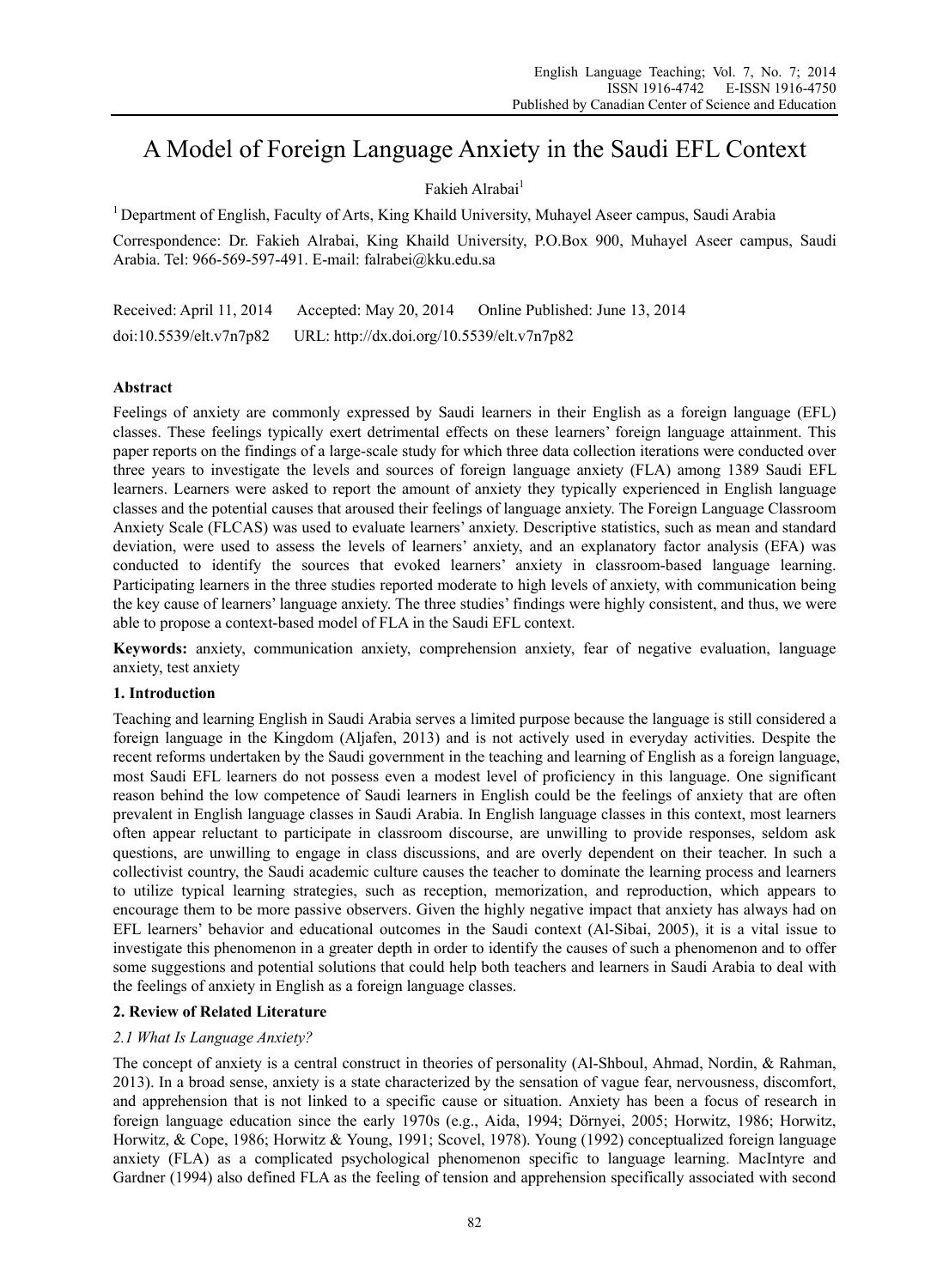or foreign language contexts, including speaking, listening, and learning, or the worry and negative emotional reaction when learning or using a second or foreign language.

Past research (e.g., Dörnyei, 2005; Ellis, 1994; Gardner, 1985; Horwitz, 2001; Horwitz et al., 1986; MacIntyre, 1998; Scovel, 1978) argued that anxiety in the context of foreign or second language learning is different from and independent of personality trait anxiety and state anxiety. MacIntyre and Gardner (1989) stated that the anxiety that specifically affects English and French vocabulary acquisition and production is different from anxiety in general. Dörnyei (2005) further noted that language learning anxiety is not a transfer of anxiety from other domains such as test anxiety or communication apprehension but rather a uniquely L2-related variable.

## *2.2 Characteristics of Anxious Learners*

Empirical research has identified many features of anxious learners. Burden (2004) assumed that anxious students are often concerned about the impressions that others form of them. When these students are confronted in a classroom with a learning situation that makes them uncomfortable, they may choose to withdraw from the activity. Burden added that some learners believe they cannot perform in English and thus form negative expectations, which in turn lead to decreased effort and the avoidance of opportunities to enhance their communication skills. Additionally, anxious foreign language students are generally less willing to participate in learning activities and perform worse than non-anxious students (Aida, 1994; MacIntyre & Gardner, 1991). Moreover, Price (1991) described anxious language learners as those having manifestations in class that include panic, indecision, anger, and a sense of diminished personality.

#### *2.3 Sources of Language Anxiety*

There are numerous anxiety-provoking situations in the language classroom. Horwitz et al. (1986) identified three components of foreign language classroom anxiety. The first component is communication apprehension, which refers to "a type of shyness characterized by fear of or anxiety about communicating with people" (Horwitz et al., 1986, p. 127). The second component is fear of negative evaluation, which is broadly defined by Horwitz et al. (1986) as an apprehension about others' evaluations, avoidance of evaluative situations, and the expectation that others will evaluate one negatively. Test anxiety is the third component of FLA, and it refers to "an apprehension over academic evaluation" (MacIntyre & Gardner, 1989, p. 42). Young (1991) attributed foreign language classroom anxiety to six sources: personal and interpersonal anxieties, learner beliefs about language learning, instructor beliefs about language learning, instructor-learner interactions, classroom procedures, and language testing. Moreover, Horwitz (2001) acknowledged that the lack of perceived teacher support is a major factor that can evoke a learner's anxiety. Numerous studies (Oxford, 1999; Phillips, 1992; Reid, 1995; Samimy, 1994; Young, 1999) noted likewise that speaking activities, negative classroom experiences, teachers' harsh teaching styles, learners' inability to comprehend, learners' learning styles, and the learning context are all sources of learners' anxiety in language classes.

## *2.4 Anxiety and Language Learning*

FLA has been found to adversely affect foreign language learning. Gardner, Tremblay, and Masgoret (1997) investigated the relationship between FLA among different affective variables and language performance and concluded that FLA had the highest negative correlation with language achievement. Previous studies also found that FLA is negatively correlated with confidence and self-esteem, attitude, motivation, autonomy, and other traits (Hilleson, 1996; Liu, 2012; MacIntyre & Gardner, 1991). MacIntyre and Gardner (1991) stated that anxiety regarding second/foreign language learning and performance affect at least five domains: *academically* (high levels of FLA are associated with low levels of academic achievement in second/foreign language learning), *socially* (learners with higher language anxiety have the tendency to avoid interpersonal communication more often than less anxious learners), *cognitively* (anxiety can prevent certain information from entering a learner's cognitive processing system, influencing both the speed and accuracy of learning), *personally* (language learning could become a painful experience that reduces one's self-esteem or self-confidence as a learner), and in terms of *communication output* (communication may be interrupted by the "freezing-up" moments that students encounter when they feel anxious). More recently, Batumlu and Erden (2007) examined the relationship between language achievement and anxiety and found that there was a negative correlation between learners' achievement and their anxiety levels.

## *2.5 Research on Language Anxiety in the Saudi EFL Context*

Despite the appearance of recent studies that attempted to investigate various aspects of the concept, there is limited research on FLA in the Saudi EFL setting. These studies are sufficiently scarce that further research can be extremely beneficial. Abu-Ghararah (1999) conducted a study to determine the effect of FLA on English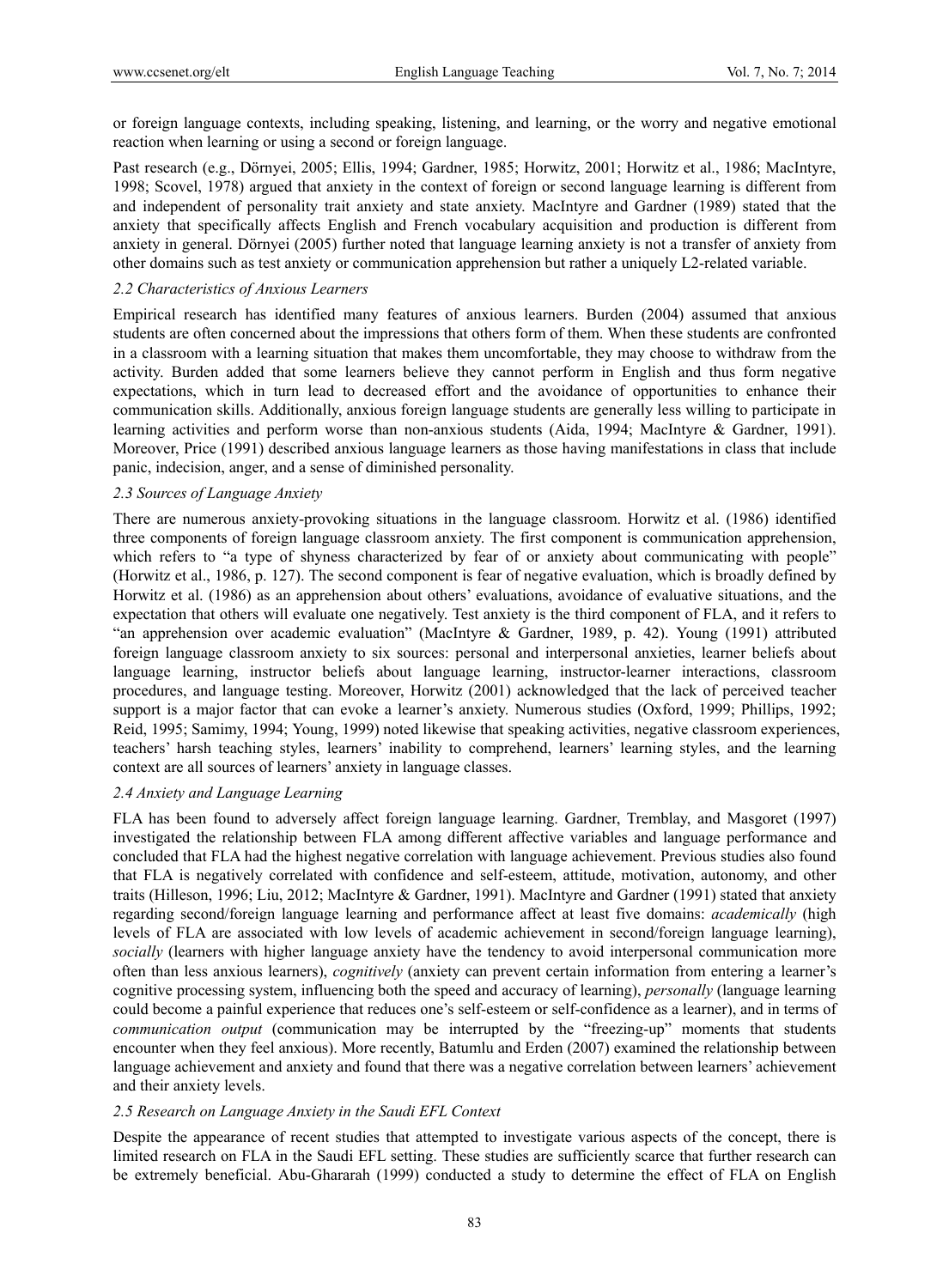achievement. Using the Foreign Language Classroom Anxiety Scale (FLCAS) and the grades given to 240 secondary and university students, a negative correlation was found between higher FLA and the students' English achievement. Using a multi-method approach including questionnaires, individual and group interviews, and classroom and informal observations, Al-Saraj (2013) gathered information on the FLA perspectives of ten female college students who were learning EFL in Saudi Arabia. Participants in this study attributed their language anxiety to certain anxiety-provoking entities, including the teacher, the teacher-learner interaction, the teaching method, fear of negative evaluation, competitiveness, and the communication style. Alrabai (2014a) conducted an experimental study to explore the effects of the teacher's anxiety-reducing strategies on learners' FLA in the Saudi context. He used FLCAS scores before and after a 10-week experimental treatment course to evaluate learners' anxiety and classroom observations to assess the teacher's anxiety-reducing practices; Alrabai established a positive causal relationship between teachers' anxiety-reducing behaviors and learners' FLA in that anxiety-reducing strategies by teachers resulted in low levels of language anxiety in learners.

Despite the valuable insights that these studies provided in identifying certain sources of FLA among Saudi EFL learners, the conclusions derived from such studies remain equivocal due to their limited scope in terms of number and nature of participants recruited. For this reason, a large-scale investigation is still needed to explore the sources and levels of language anxiety among a large population of Saudi EFL learners over different periods of time and to propose a context-based model of FLA for the Saudi EFL context based on the conclusions drawn from the findings of this investigation.The significance of the present study lies in that it promotes, through the FLA model it proposes, the awareness of the different partners in the EFL learning process in Saudi Arabia (e.g., the teacher, the learner, and the academic institutions) of the causes/sources of FLA in this country. This consciousness could help substantially in finding ways to deal with these sources and therefore decrease learners' anxiety, which would in turn improve learning outcomes.

## **3. Study Methodology**

This study's objective is to empirically identify the sources and levels of FLA that Saudis typically experience when learning English and to propose a context-based model of FLA for Saudi EFL learners constructed based on the comparisons derived from the three studies' findings.

## *3.1 Participants*

The participants were 1389 volunteer male and female EFL learners who were recruited in three data collection iterations. Participating students were Saudi nationals and spoke Arabic as their first language. Selection of participants (including their gender) was completely random, took place in both rural and urban areas of the country, and was designed to cover the different sectors of public education in Saudi Arabia as widely as possible. The study recruited 915 English-major and 474 non-English-major EFL students from four geographic areas. Additional information regarding the learners who participated in the three studies is presented in Table 1.

|                      | Study 1 |                      | Study 2 |                      | Study 3 |                      |
|----------------------|---------|----------------------|---------|----------------------|---------|----------------------|
| Demographic variable |         | $(N = 503, 36.21\%)$ |         | $(N = 469, 33.77\%)$ |         | $(N = 417, 30.02\%)$ |
|                      | FQ      | $\frac{0}{0}$        | FQ      | $\%$                 | FQ      | $\frac{0}{0}$        |
| Gender               |         |                      |         |                      |         |                      |
| Male                 | 262     | 52.09                | 246     | 52.45                | 204     | 48.92                |
| Female               | 241     | 47.91                | 223     | 47.55                | 213     | 51.08                |
| Age                  |         |                      |         |                      |         |                      |
| $12-18$ years old    | 209     | 41.55                | 196     | 41.79                | 173     | 41.49                |
| 18–22 years old      | 223     | 44.33                | 207     | 44.14                | 186     | 44.60                |
| Over 22 years old    | 71      | 14.12                | 66      | 14.07                | 58      | 13.91                |
| School level         |         |                      |         |                      |         |                      |
| Intermediate school  | 87      | 17.30                | 73      | 15.57                | 62      | 14.87                |
| High school          | 203     | 40.36                | 190     | 40.51                | 171     | 41                   |

Table 1. Socio-demographic information for the participating learners in this study  $(N = 1389)$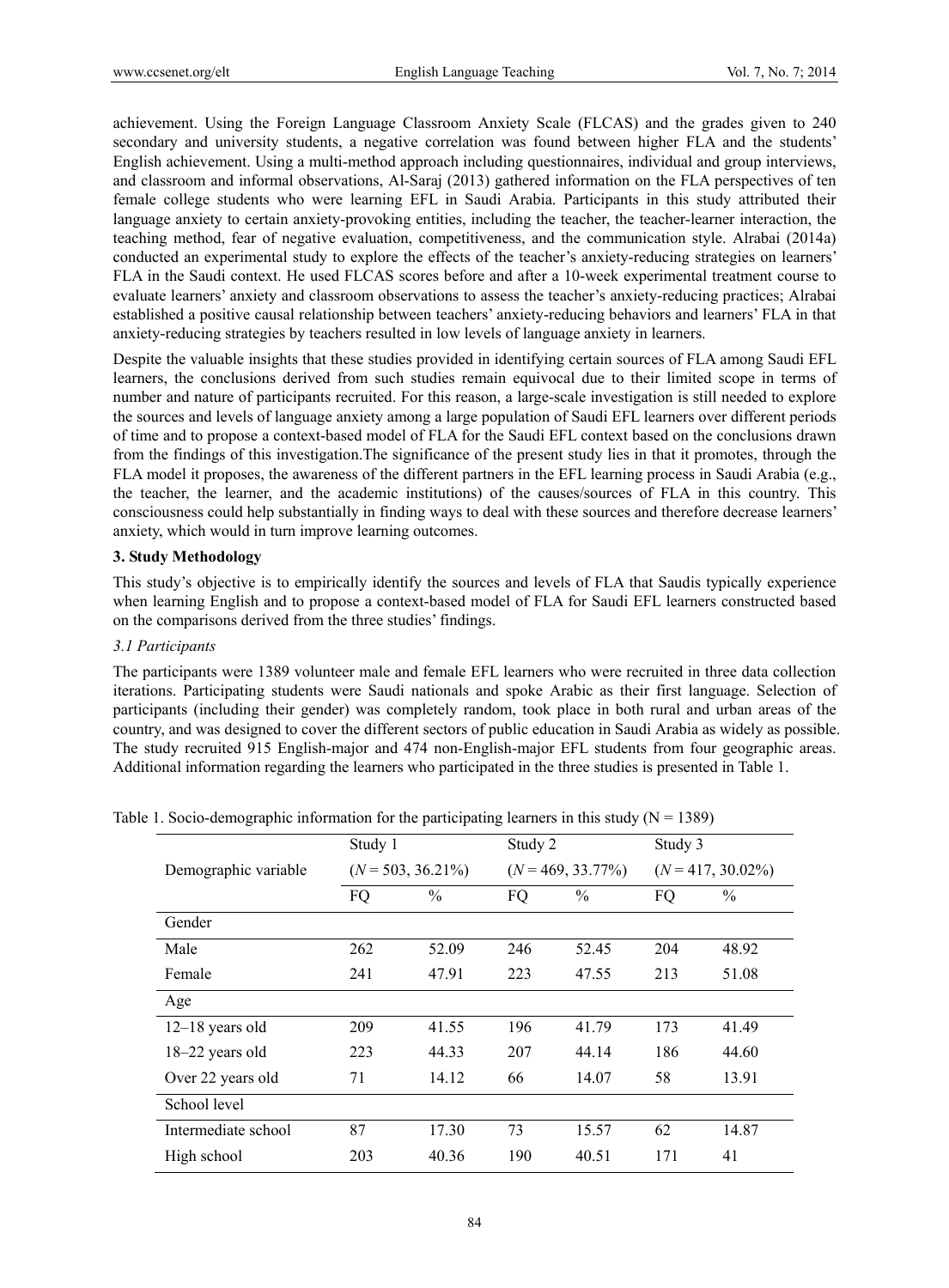| University              | 213 | 42.34 | 206 | 43.92 | 184 | 44.13 |
|-------------------------|-----|-------|-----|-------|-----|-------|
| EFL learning experience |     |       |     |       |     |       |
| $1-5$ years             | 217 | 43.14 | 203 | 43.28 | 179 | 42.93 |
| $5-10$ years            | 232 | 46.12 | 220 | 46.91 | 202 | 48.44 |
| Over 10 years           | 54  | 10.74 | 46  | 9.81  | 36  | 8.63  |
| Region of origin        |     |       |     |       |     |       |
| Capital city            | 129 | 25.65 | 116 | 24.73 | 109 | 26.14 |
| Eastern region          | 111 | 22.07 | 107 | 22.82 | 89  | 21.34 |
| Western region          | 121 | 24.05 | 118 | 25.16 | 98  | 23.50 |
| Southern region         | 142 | 28.23 | 128 | 27.29 | 121 | 29.02 |

*Note.*  $\text{FO} = \text{frequency}, \frac{9}{6} = \text{percentage}.$ 

#### *3.2 Instrument*

The study employed the FLCAS, which was developed by Horwitz et al. (1986) and has been widely used by researchers worldwide (Horwitz et al., 1986; Huang, 2008; Lei, 2004; Young, 1991; Zhao, 2007) to investigate FLA. The FLCAS comprises 33 items, each of which utilizes a 5-point Likert scale ranging from 1 (*strongly disagree*) to 5 (*strongly agree*) to assess respondents' anxiety in language classrooms. The total scale scores ranged from 33 to 165, with high scores indicating high FLA. Nine items (2, 5, 8, 11, 14, 18, 22, 28, and 32) were negatively worded, and their scores were reversely computed. Horwitz et al. (1986) noted that the 33 items in the FLCAS related to the three main sources of FLA: communication apprehension (items 1, 4, 9, 14, 15, 18, 24, 27, 29, 30, and 32), test anxiety (items 3, 5, 6, 8, 10, 11, 12, 16, 17, 20, 21, 22, 25, 26, and 28), and fear of negative evaluation (items 2, 7, 13, 19, 23, 31, and 33). The FLCAS's reliability was confirmed by Horwitz (1986), who reported a Cronbach's alpha coefficient of .93 ( $N = 108$ ) for the first test and a coefficient of .83 (*N* = 78) for the second test, which was launched eight weeks later (p. 560). Other studies have also reported the reliability of the FLCAS (Aida, 1994; Cheng, Horwitz, & Schallert, 1999; Elkhafaifi, 2005; Saito, Horwitz, & Garza, 1999; Zhang, 2010).

## *3.3 Data Collection*

Over the three years from 2012 to 2014, the study data was collected via three data collection iterations. After they were provided with ample information about the study's nature and procedures, participants were asked to sign a consent form to confirm their approval to take part in the study. For underage participants (i.e., intermediate and high school students), their guardian's approval was also sought and obtained before they were included in the study. Only those participants who granted their consent were involved in the study. The participating learners received detailed instructions on how to complete the FLCAS questionnaire and were guaranteed that their responses would remain confidential. To ensure response accuracy and honesty, the FLCAS's questions were translated into the subjects' mother tongue of Arabic, and the verified, translated version was administered to learners privately by the researcher. This version of the FLCAS can be found in the Appendix. The learners required 30–45 minutes to respond to the entire questionnaire.

## *3.4 Data Analysis*

Descriptive statistics were generated to identify the levels of FLA for the study's Saudi EFL students. Item analysis was conducted to determine the survey items associated with the highest mean scores, which would be indicative of the major causes of FLA for Saudi learners. An explanatory factor analysis (EFA) with varimax rotation was performed to reveal the underlying components and subcomponents of this measurement and thus identify classroom sources of FLA for the study population of Saudi learners. A model of FLA for Saudi EFL learners was proposed based on the EFA results.

# **4. Results**

#### *4.1 Levels of Anxiety*

We used the anxiety-level scale developed by Krinis (2007) to identify the levels of FLA among the Saudi students recruited in this study. On this scale, learners' anxiety levels are categorized into five categories that range from "very low" to "high" using the  $20<sup>th</sup>$ ,  $40<sup>th</sup>$ ,  $60<sup>th</sup>$ , and  $80<sup>th</sup>$  percentiles. Based on this scale, the subjects in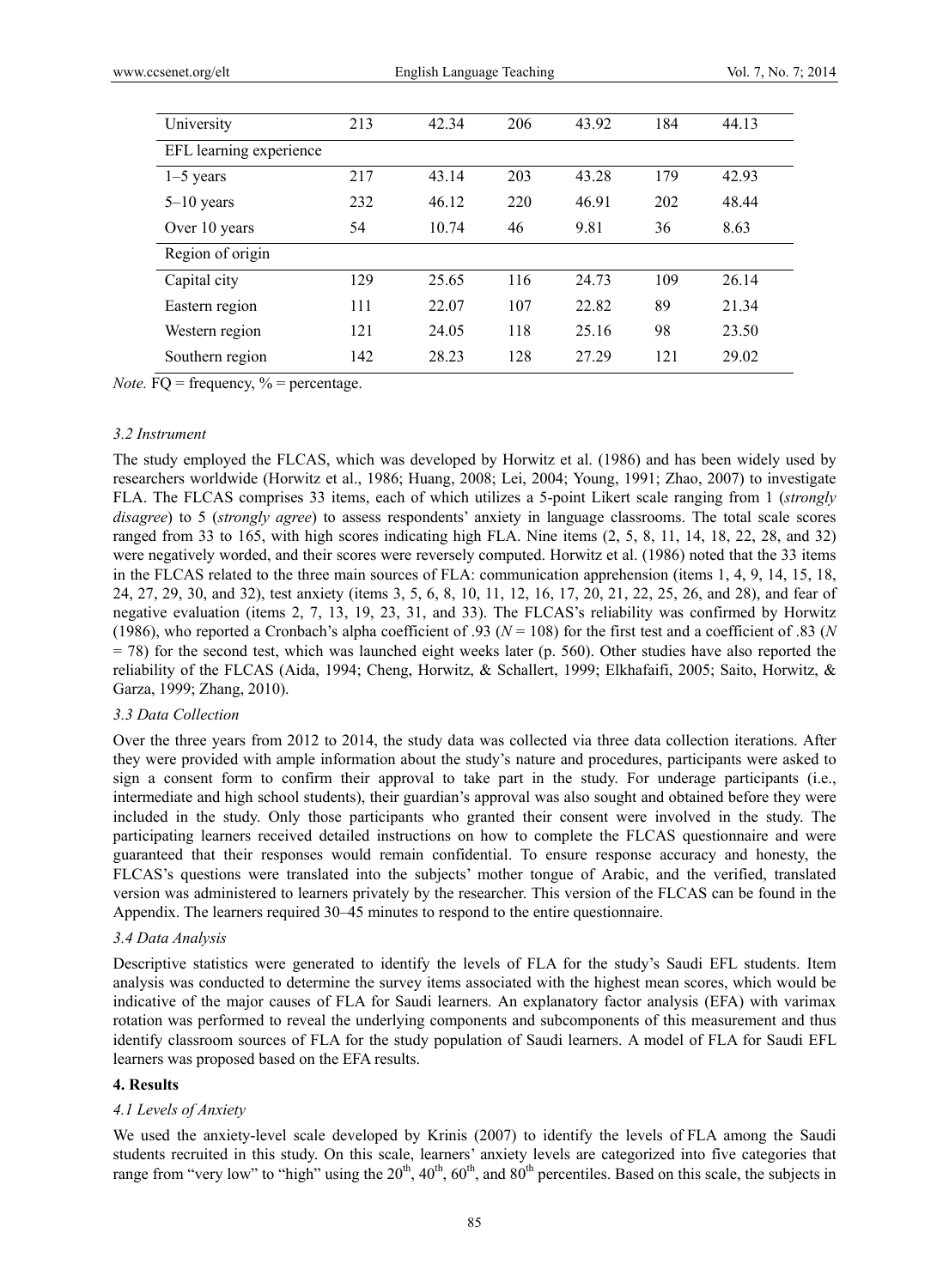|                | THE 2. THIRTCH TOYOTS TOT TOWNTHOLD FOOTBILOG IN THE OBTION SHARP (13<br>1 J V J I |                         |                     |               |                    |               |                    |       |             |                |  |  |
|----------------|------------------------------------------------------------------------------------|-------------------------|---------------------|---------------|--------------------|---------------|--------------------|-------|-------------|----------------|--|--|
|                |                                                                                    |                         | Study 1             |               | Study 2            |               | Study 3            |       | Full sample |                |  |  |
|                |                                                                                    |                         | Scale<br>$= 101.83$ | mean          | Scale<br>$= 99.60$ | mean          | Scale<br>$= 98.24$ | mean  | 99.70       | Scale mean $=$ |  |  |
| Level          | <b>Scores</b>                                                                      | Level of FLA            | FQ                  | $\frac{0}{0}$ | FQ                 | $\frac{0}{0}$ | FQ                 | $\%$  | FQ          | $\frac{0}{0}$  |  |  |
| 1              | $33 - 82$                                                                          | Very low anxiety        | 82                  | 16.30         | 81                 | 17.27         | 83                 | 19.90 | 246         | 17.71          |  |  |
| 2              | $83 - 89$                                                                          | Moderately low anxiety  | 35                  | 6.96          | 56                 | 11.94         | 51                 | 12.23 | 142         | 10.22          |  |  |
| 3              | $90 - 98$                                                                          | Moderate anxiety        | 83                  | 16.50         | 75                 | 15.99         | 62                 | 14.87 | 220         | 15.84          |  |  |
| $\overline{4}$ | $99 - 108$                                                                         | Moderately high anxiety | 113                 | 22.47         | 96                 | 20.47         | 83                 | 19.90 | 292         | 21.02          |  |  |
| 5              | $109 - 165$                                                                        | High anxiety            | 190                 | 37.77         | 161                | 34.33         | 138                | 33.10 | 489         | 35.21          |  |  |
| Total          |                                                                                    |                         | 503                 | $100\%$       | 469                | 100%          | 417                | 100%  | 1389        | 100%           |  |  |

this current research were divided into the five anxiety levels depicted in Table 2.

Table 2. Anxiety levels for learners recruited in the current study  $(N = 1389)$ 

*Note.*  $\text{FQ} = \text{frequency}, \frac{\%}{\%} = \text{percentage}.$ 

Learners in the three investigations demonstrated similar levels of anxiety. As seen in Table 2, learners in the first and second studies registered moderately high levels of anxiety  $(M = 101.83$  and 99.60, respectively). In the third study, participating learners demonstrated moderate anxiety levels  $(M = 98.24)$ . However, as a whole, the learners across all three studies were moderately highly anxious  $(M = 99.70)$ . The largest plurality of participants in the three studies was highly anxious (37.77% in the first study, 34.33% in the second study, and 33.10% in the third study). Scores for the learners with moderately high levels of anxiety were the second highest in the three studies (22.47% in the first study, 20.47% in the second study, and 19.90% in the third study). A minority of learners demonstrated moderately low levels of language anxiety across the three studies (6.96% in the first study, 11.94% in the second study, and 12.23% in the third study). Learners in the first study demonstrated similar levels of moderate and very low anxiety (16.50% and 16.30%, respectively), and these values were similar to those for the corresponding anxiety levels of the learners in the second study (15.99% and 17.27%). Findings in the third study were rather different; learners demonstrated identical levels of moderately high and very low anxiety (19.90%). However, the moderate anxiety level scored by learners in this study (14.87%) remains similar to those reported by learners in the first two studies. Over one third of the full sample of participants (35.21%) reported high levels of anxiety as the top percentage, and 21.02% were moderately highly anxious learners. Nearly one fifth of all learners (17.71%) had very low anxiety levels, with 15.84% having moderate anxiety and only 10.22% having moderately low anxiety.

An item analysis was performed to identify the survey items that attracted the highest mean scores and were thus recognized by respondents as the main causes of FLA. Three items obtained the highest mean scores out of all survey items and thus represented the major fears of Saudi learners in their language classes. As seen in Table 3, item 12 ("*In language class, I can get so nervous that I forget things I know*") obtained the survey's highest mean score (M = 3.65). Item 9 ("*I start to panic when I have to speak without preparation in language class*") was the second-highest anxiety-provoking concern for learners  $(M = 3.64)$ . The third-highest cause of learners' anxiety was item 33 ("*I get nervous when the language teacher asks questions that I haven't prepared for in advance*" [M = 3.60]). The first item (12) is indicative of learners' fear of being unable to remember things that they already know or of their propensity to "go blank" with regard to what they intend to say due to the anxiety that they generally feel in language class. The other two items (9 and 3) represent learners' fear of communicating in foreign language classes because of lack of preparation, which has been established by previous research as a significant cause of students' reluctance to participate in English language class, leading to FLA (Hamouda, 2013; Tsui, 1996). In Table 3, the items of the FLCAS are ranked in descending order of the mean based on participants' responses in this study.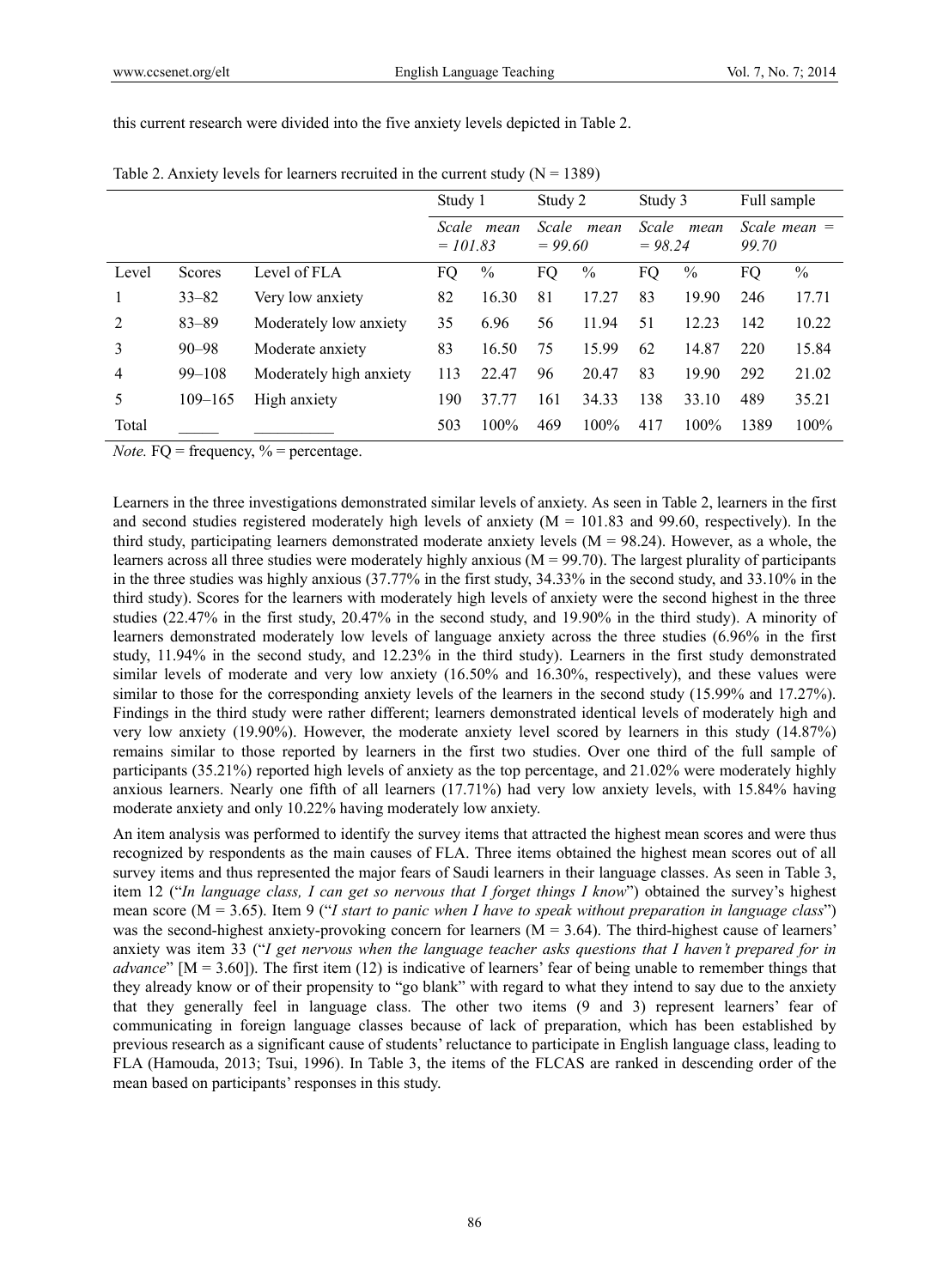|  | Table 3. Foreign/second language classroom anxiety scale (FLCAS) |  |  |
|--|------------------------------------------------------------------|--|--|
|  |                                                                  |  |  |

|     | Statement                                                                                              | Mean | SD   |
|-----|--------------------------------------------------------------------------------------------------------|------|------|
| 12. | In language class, I can get so nervous that I forget things I know.                                   | 3.65 | 1.05 |
| 9.  | I start to panic when I have to speak without preparation in language class.                           | 3.64 | 1.17 |
| 33. | I get nervous when the language teacher asks questions that I haven't prepared for in<br>advance.      | 3.60 | 1.06 |
| 30. | I feel overwhelmed by the number of rules you have to learn to speak the English<br>language.          | 3.53 | 1.20 |
| 29. | I get nervous when I don't understand every word the language teacher says.                            | 3.50 | 1.15 |
| 15. | I get upset when I don't understand what the teacher is correcting.                                    | 3.42 | 1.13 |
| 4.  | It frightens me when I don't understand what the teacher is saying in English.                         | 3.42 | 1.21 |
| 13. | It embarrasses me to volunteer answers in my language class.                                           | 3.39 | 1.21 |
| 8.  | I am usually at ease (comfortable) during tests in my language class.                                  | 3.33 | 1.25 |
| 3.  | I tremble when I know that I'm going to be called on in language class.                                | 3.24 | 1.19 |
| 23. | I always feel that the other students speak English better than I do.                                  | 3.22 | 1.14 |
| 20. | I can feel my heart pounding when I'm going to be called on in language class.                         | 3.17 | 1.13 |
| 2.  | I DON'T worry about making mistakes in language class.                                                 | 3.17 | 1.20 |
| 7.  | I keep thinking that the other students are better at language than I am.                              | 3.16 | 1.16 |
| 1.  | I never feel quite sure of myself when I am speaking in English.                                       | 3.12 | 1.14 |
| 27. | I get nervous and confused when I am speaking in my language class.                                    | 3.09 | 1.16 |
| 10. | I worry about the consequences of failing my language class.                                           | 3.07 | 1.40 |
| 28. | When I'm on my way to language class, I feel very confident and relaxed.                               | 3.06 | .99  |
| 11. | I don't understand why some people get so upset over language classes.                                 | 3.02 | .97  |
| 31. | I am afraid that the other students in the class will laugh at me when I speak in English.             | 2.99 | 1.27 |
| 6.  | During language class, I find myself thinking about things that have nothing to do with<br>the course. | 2.94 | 1.17 |
| 5.  | It wouldn't bother me at all to take more English language classes.                                    | 2.94 | 1.18 |
| 19. | I am afraid that my language teacher is ready to correct every mistake I make.                         | 2.89 | 1.15 |
| 24. | I feel very self-conscious about speaking English in front of the other students.                      | 2.79 | 1.19 |
| 18. | I feel confident when I speak in English in my language class.                                         | 2.77 | 1.19 |
| 26. | I feel more tense and nervous in my language class than in my other classes.                           | 2.66 | 1.22 |
| 14. | I would NOT be nervous speaking English with native speakers.                                          | 2.60 | 1.28 |
| 21. | The more I study for a language test, the more confused I get.                                         | 2.58 | 1.26 |
| 17. | I often feel like not going to my language class.                                                      | 2.46 | 1.24 |
| 16. | Even if I am well prepared for language class, I feel anxious about it.                                | 2.39 | 1.17 |
| 25. | Language class moves so quickly that I worry about being left behind.                                  | 2.32 | 1.07 |
| 32. | I would probably feel comfortable around native speakers of English.                                   | 2.31 | 1.04 |
| 22. | I DON'T feel pressure to prepare very well for language class.                                         | 2.29 | 1.12 |

*Note.* SD = Standard deviation. Items are listed in descending order of the mean value based on learners' responses in this study.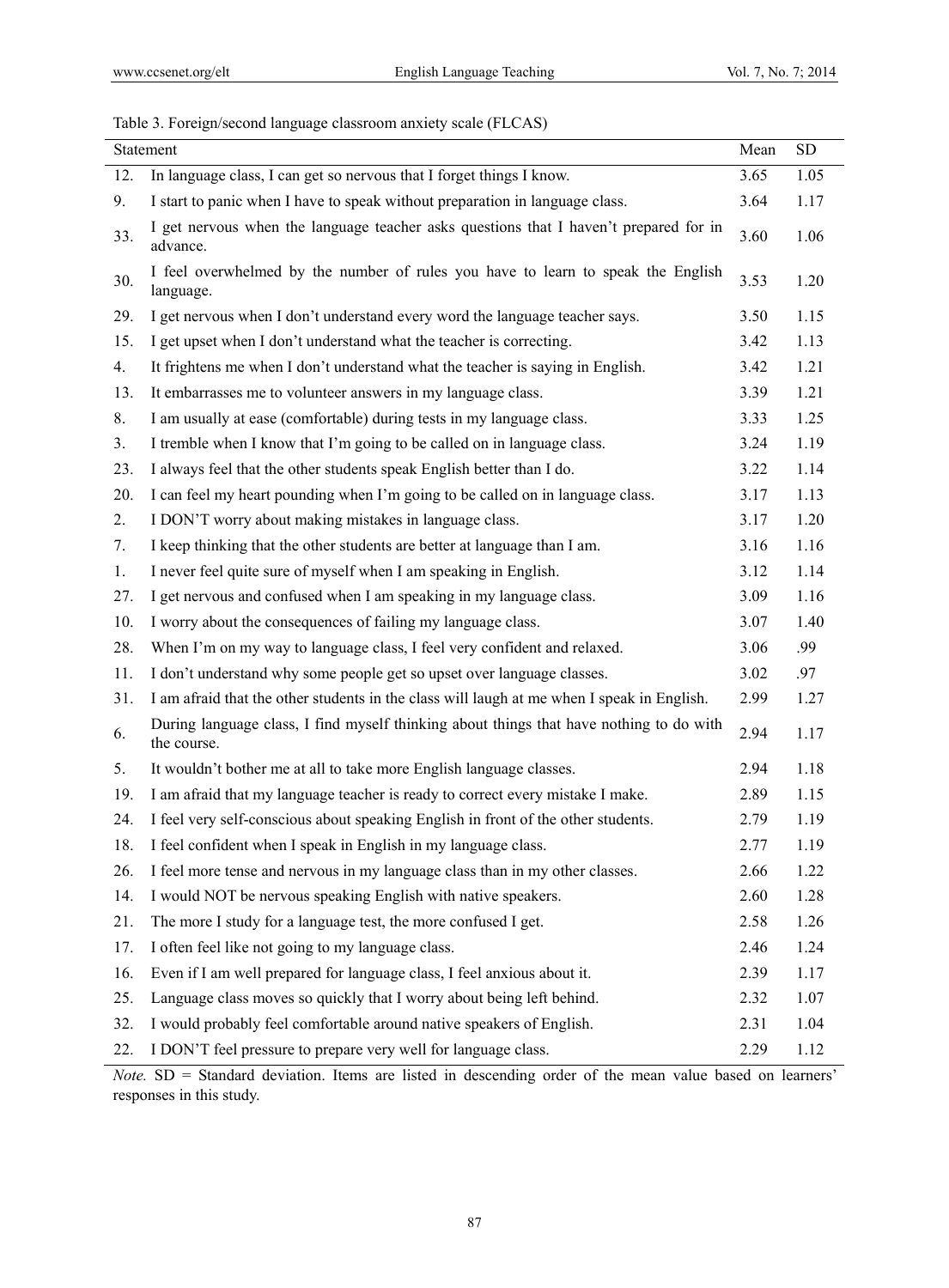## *4.2 Sources of Anxiety*

A four-factor solution emerged from the factor analysis conducted on the FLA data collected in the three studies. The total variance accounted for by the solution was 65.38% in the first study, 65.98% in the second, and 67.93% in the third, suggesting that it was a good solution based on Tabachnick and Fidell (2007). As noted by Guilloteaux and Dörnyei (2008, p. 69), social science studies typically detect meaningful correlations within the 0.3–0.5 range. Thus, we excluded items with an absolute correlation value under 0.3. Twenty-seven items out of 33 loaded identically on the extracted factors in the three studies, confirming that the sources of anxiety reported by participants were considerably similar. Twelve items (1, 3, 7, 9, 13, 19, 20, 23, 24, 27, 31, and 33) were indexed as the first FLCAS component. These items are indicative of learners' apprehension about communicating in English in class as a result of their fears of being negatively evaluated by their teacher and peers, and they are also attributable to the negative comparisons that students create between themselves and other EFL learners. This factor was therefore labeled "communication anxiety".

Six items (4, 6, 12, 15, 25, and 29) reflected the second component of the FLCAS. These items reflect learners' fear of not being able to understand and follow the teacher, and thus, they were referred to as "comprehension apprehension".

Six items (8, 10, 17, 26, 28, and 30) constituted the third FLCAS component. These items represent a number of the feelings and negative perceptions that learners typically express regarding their English language classes. Thus, this factor was referred to as "negative attitudes toward English class". This factor received loading from items featuring learners' fear of language testing (e.g., items 8 and 10), which indicates that language test anxiety could be a contributing factor to the negative attitudes with which learners frequently approach their English language classes.

The fourth factor attracted loadings from items 11, 14, and 32 and was labeled "lack of anxiety" to indicate the learners' ability to approach English language class and to communicate in the foreign language with no anxiety.

Items 16, 18, 21, and 22 loaded differently. Although item 16 loaded highly on factor 2 ( $r = .556$ ) in the first study, it also loaded significantly on factor 3 in the second and third studies (rs = .554 and .540, respectively). Thus, item 16 was considered a component of the third factor (negative attitude toward English class). Item 18 loaded significantly on factor 1 in the first and third studies ( $rs = .430$  and .562) and on the fourth factor in the second investigation  $(r = .528)$ . Thus, it was considered a component of learner's communication anxiety (i.e., the first factor). Despite the significant loading of item 21 on factor 2 ( $r = .408$ ) in the third study, this item was added to factor 3 because it loaded highly on this factor in the first and second studies (rs = .709 and .587, respectively). Item 22 loaded significantly on factor 3 in the first and second studies (rs = .558 and .449) and on factor 4 in the third study ( $r = .529$ ). This item was considered a component of factor 3 (negative attitudes toward the language class).

Items 2 and 5 did not load significantly in the three studies. As seen in Table 4, item 2 did not load significantly on any of the factors in the third study; the same was true for item 5 in the second study. This indicates that these two items do not represent Saudi learners' perceptions of their anxiety, and thus, they were not included as components of the factors that emerged as sources of learners' language anxiety in this context.

|      | Study 1         |                |      |      |                 | Study 2        |    |                 | Study 3 |                |    |                 |      | Full sample    |    |      |
|------|-----------------|----------------|------|------|-----------------|----------------|----|-----------------|---------|----------------|----|-----------------|------|----------------|----|------|
| Item | Factor loadings |                |      |      | Factor loadings |                |    | Factor loadings |         |                |    | Factor loadings |      |                |    |      |
|      | F1              | F <sub>2</sub> | F3   | F4   | F1              | F <sub>2</sub> | F3 | F4              | F1      | F <sub>2</sub> | F3 | F4              | F1   | F <sub>2</sub> | F3 | F4   |
|      | .629            |                |      |      | .688            |                |    |                 | .732    |                |    |                 | .692 |                |    |      |
| 2    |                 |                | .306 |      |                 |                |    | .329            |         |                |    |                 |      |                |    | .378 |
| 3    | .614            |                |      |      | .682            |                |    |                 | .681    |                |    |                 | .678 |                |    |      |
| 4    |                 | .678           |      |      |                 | .627           |    |                 |         | .638           |    |                 |      | .656           |    |      |
| 5    |                 |                |      | .394 |                 |                |    |                 |         |                |    | .451            |      |                |    | .347 |
| 6    |                 | .443           |      |      |                 | .604           |    |                 |         | .483           |    |                 |      | .486           |    |      |
|      | .450            |                |      |      | .436            |                |    |                 | .648    |                |    |                 | .531 |                |    |      |

Table 4. Rotated component matrix (varimax rotation) of the factors underlying the foreign language anxiety construct for learners recruited in the current study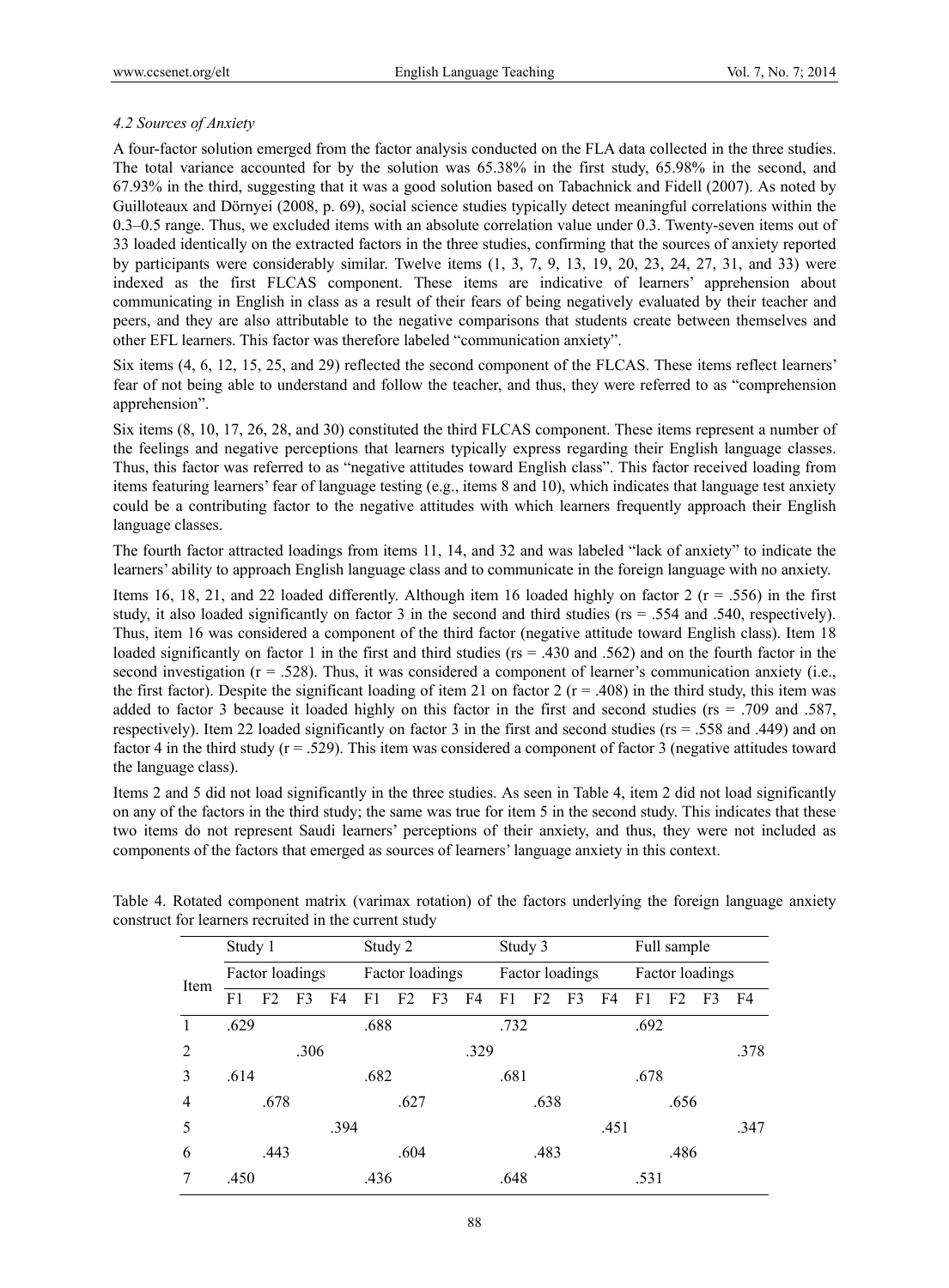| $\overline{8}$ |      | .515 |      | .467 |           | .307 |      | .507 |
|----------------|------|------|------|------|-----------|------|------|------|
| $\overline{9}$ | .677 |      | .700 |      | .708      |      | .720 |      |
| 10             |      | .420 |      | .481 |           | .592 |      | .426 |
| 11             |      | .393 |      |      | .419      |      | .407 | .517 |
| 12             | .563 |      | .389 |      |           | .406 |      | .451 |
| 13             | .403 |      | .492 |      | .551      |      | .498 |      |
| 14             |      |      | .441 |      | .440      |      | .597 | .399 |
| 15             | .574 |      |      | .434 |           | .390 |      | .462 |
| 16             | .556 |      |      | .554 |           | .540 |      | .520 |
| 17             |      | .487 |      | .736 |           | .618 |      | .730 |
| 18             | .430 |      |      |      | .528 .562 |      | .458 |      |
| 19             | .416 |      | .484 |      | .425      |      | .455 |      |
| 20             | .724 |      | .662 |      | .696      |      | .700 |      |
| $21\,$         |      | .709 |      | .587 |           | .408 |      | .488 |
| $22\,$         |      | .558 |      | .449 |           |      | .529 | .500 |
| 23             | .504 |      | .461 |      | .620      |      | .550 |      |
| 24             | .721 |      | .670 |      | .695      |      | .699 |      |
| 25             |      | .313 |      | .655 |           | .586 |      | .522 |
| $26\,$         |      | .361 |      | .436 |           | .478 |      | .437 |
| $27\,$         | .761 |      | .723 |      | .813      |      | .774 |      |
| $28\,$         |      | .324 |      | .537 |           | .582 |      | .597 |
| 29             |      | .654 | .523 |      |           | .594 |      | .604 |
| 30             |      | .333 |      | .504 |           | .424 | .334 |      |
| 31             | .699 |      | .693 |      | .704      |      | .700 |      |
| 32             |      |      | .593 |      | .483      |      | .575 | .359 |
| 33             | .547 |      | .647 |      | .604      |      | .625 |      |

Note. *Extraction Method: Principal Component Analysis, Rotation Method: Varimax with Kaiser Normalization (converged in 9 iterations), Items with an absolute correlation value under 0.3 were excluded from the solution, F1 = factor 1, F2 = factor 2, F3 = factor 3, F4 = factor 4.* 

The first factor, communication anxiety, accounted for 22.30%, 22.17%, and 25.78% of the total variance in the first, second, and third studies, respectively. The second factor, comprehension apprehension, explained 16.34%, 16.06%, and 15.58% of the total variance in the first, second, and third studies. The third source of anxiety, attitudes toward English class, accounted for 13.56%, 15.08%, and 14.36% of the variance in the first, second, and third studies, respectively. The fourth factor, lack of anxiety, explained 13.18%, 12.67%, and 12.21% of the total variance in the first, second, and third studies, respectively. All four factors had Cronbach's alpha values greater than .60 and can therefore be considered reliable. In short, the figures reported in Table 4 indicate that the anxiety that Saudi EFL learners experienced in the classroom originated from a variety of sources. Based on these figures, Saudi learners' sources of FLA in their EFL classes were communication anxiety, comprehension apprehension, and negative attitudes toward English class. The fourth emerging factor was indicative of learners' lack of anxiety and could thus not be regarded as a source of anxiety even though it was significantly correlated with the other three extracted factors (see Table 5). The final reliability coefficients of the extracted factors (sources of language anxiety) and the Pearson correlations among these sources for the full sample of learners in the current study are presented in Table 5.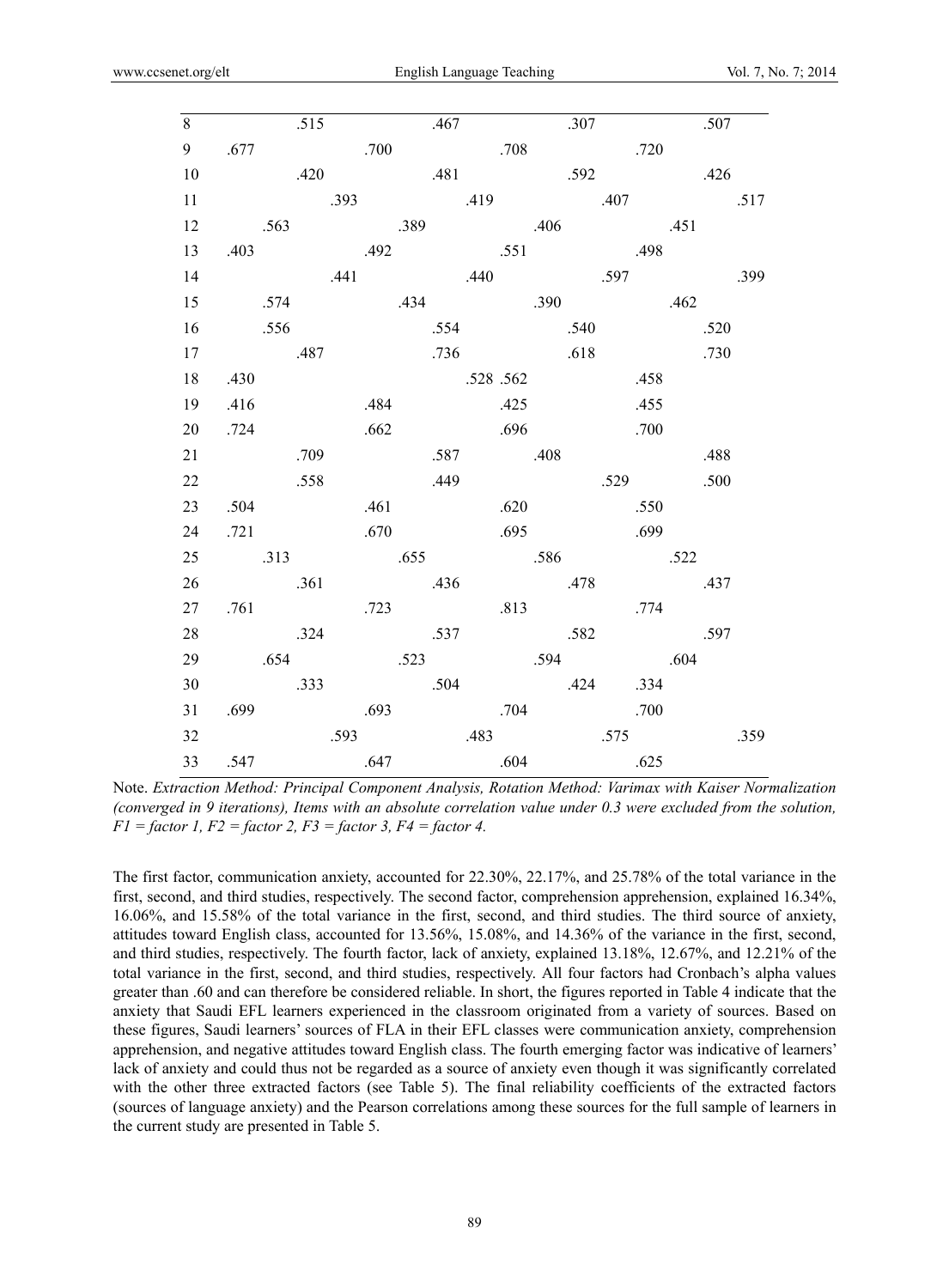| Component                                  | Communication<br>anxiety | Comprehension<br>apprehension | Negative<br>attitudes<br>toward English class | Non-anxiety      |
|--------------------------------------------|--------------------------|-------------------------------|-----------------------------------------------|------------------|
|                                            | $(\alpha) = .89$         | $(\alpha) = .73$              | $(\alpha) = .75$                              | $(\alpha) = .62$ |
| Communication anxiety                      | 1.000                    | $.610**$                      | $.632**$                                      | $315**$          |
| Comprehension<br>apprehension              | $.610**$                 | 1.000                         | $.645**$                                      | $.308**$         |
| Negative attitudes toward<br>English class | $.632**$                 | $.645**$                      | 1.000                                         | $.374**$         |
| Non-anxiety                                | $315**$                  | $.308**$                      | $.374**$                                      | 1.000            |

Table 5. Reliability coefficients (alpha) and Pearson correlation coefficients among the sources of foreign language classroom anxiety (the full sample of participants)

*Note.*  $\alpha$  = Cronbach's alpha coefficient, \*\*p < .01.

#### **5. Discussion**

The figures in Table 2 indicate that the study's respondents were highly anxious. There are a number of reasons behind the prevalent feelings of anxiety in Saudi EFL classes. These factors concern the learner, the teacher, and the teaching and learning procedures and environment.

With regard to the learner, Saudi learners' low English language proficiency levels (Al-Khairy, 2013; Alqahtani, 2011) are a major contributor to the feelings of anxiety that they tend to have when learning English. Previous research has found that students with low proficiency levels are largely more anxious than those with high FL proficiency (Young, 1991). In a similar vein, the low perceived self-esteem with which Saudi EFL learners typically begin and the negative social comparisons with peers as a result of competitiveness in class could contribute to language anxiety (Hamouda, 2013). In this regard, it is implied that language learners who compare themselves with an idealized self-image (Bailey, 1983) and those with low self-perceived ability levels in a second/foreign language (Young, 1991) are most likely to experience language anxiety. The shy and reluctant personality of Saudi EFL learners communicating in the foreign language (Hamouda, 2013) and their lack of motivation (Alzayid, 2012; Khan, 2011) could be considered two learner traits that contribute to their language anxiety. The lack of group membership with peers, which results from the lack of cooperative learning in Saudi EFL classes, could also be considered a learner characteristic that leads to anxiety. The erroneous and unrealistic beliefs that Saudi learners typically hold regarding foreign language learning are a major contributor to language anxiety. Alrasheed (2012) and Daif-Allah (2012) noted some of the frequent misconceptions, for example, that mastering a foreign language is an overwhelming task that requires special learning abilities and a reasonable amount of intelligence, that younger language learners are more successful than adults, that learning a foreign language is a matter of only memorizing vocabulary words and grammatical rules, that a learner is supposed to be fluent or have a perfect accent in the foreign language, that learners should understand every word they read or hear in the language class, and that speaking in the FL should be grammatically perfect. All of these faulty beliefs give learners unrealistic expectations about the language learning process, cause them to become disappointed and frustrated, and thus lead to anxiety (Alrabai, 2014a; Palacios, 1998; Tallon, 2008; Young, 1991).

Previous research (Price, 1991; Shabani, 2012; von Wőrde, 2003; Young, 1990) has acknowledged that the language teacher is considered the key player in students' anxiety. EFL teacher characteristics and behavior in the Saudi context are considered major factors that evoke student anxiety (see Al-Saraj, 2013). Some but not all such practices include the absence of teacher support, unsympathetic teacher personality, negative evaluations of student performance, lack of time for personal attention, threatening questioning styles, intolerance with learner errors, overcorrection of students' mistakes or correction in a harsh way, and the sense of being judged by the teacher or wanting to impress the teacher. According to Williams and Burden (1997), instructors' beliefs about language teaching, which affect everything they do in the classroom, could be another cause of language anxiety for Saudi learners. Aida (1994) found that teachers' beliefs are closely linked to student fears. Most EFL teachers in this context believe that it is necessary for the teacher to be intimidating at times, the instructor is supposed to correct every single mistake made by the students, group and partner work is not appropriate because it can get out of control, the teacher should do most of the talking in class, and the teacher is the ultimate controller and leader of the class.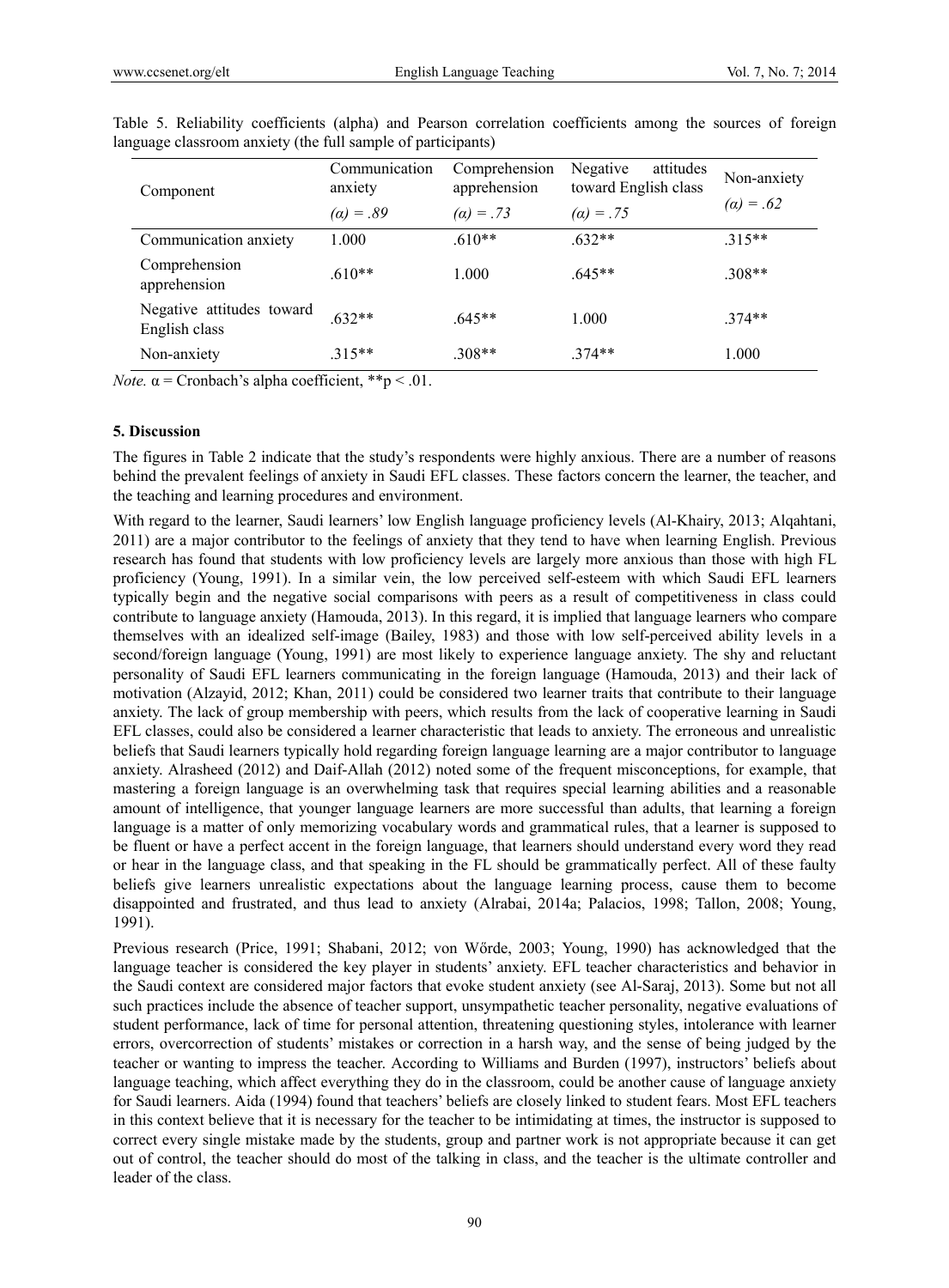Teaching procedures is the third major cause of FLA in the Saudi EFL context. The traditional grammar-translation teaching method is frequently used, which focuses primarily on grammatical accuracy in the written rather than spoken form of the language. Some activities, particularly those that demand that students speak in front of the class, have been found to be highly anxiety provoking (Hamouda, 2013). The assessment procedures used in Saudi EFL classes, including those that depend primarily on written tests, and the continuous evaluation and overcorrection of learners' errors, significantly contribute to learners' anxiety. Besides, many EFL instructors in this context make the classroom a time for performance rather than a time for learning. The strict and formal learning environment in Saudi Arabia is a fundamental factor in learner anxiety. Tanveer (2007) stated that learners in the Saudi EFL context view the classroom as a place where mistakes are noticed and deficiencies are pointed out. Saudi participants in Tanveer's study reported that they found the language classroom extremely stressful because it was formal, their performance was constantly monitored and evaluated by their teacher and peers, and they were generally blamed for the errors they made in class. One male Saudi student said, "I get conscious, don't want to make mistakes in the class, teacher will put this in the mind and will give grades at the end..." According to Tanveer (2007), among many others, large EFL class size in Saudi Arabia is another factor that tends to limit student involvement in class discussions and promote some form of the teacher-centered environment.

The previous studies conducted in the Saudi EFL context have identified a variety of sources of FLA among Saudi English language learners. Abu-Ghararah (1999) has acknowledged three sources of FLA among the Saudi EFL learners recruited in his study: non-facilitative negative feelings, mastery of listening and conversation, and interactive approach. As part of his study on anxiety coping strategies, Alrabai (2014a) recognized fear of negative evaluation, communication apprehension, and negative attitudes toward English class as the main sources of FLA for Saudi EFL learners. In comparison with earlier findings, we noted that the sources of FLA identified in the present study were in line with the sources identified in previous studies, which supports the existence of these sources among Saudi EFL learners.

#### *5.1 A Model of FLA in the Saudi EFL Context*

Based on the substantially consistent findings from the EFA, we concluded that an FLA model could be proposed for Saudi EFL learners. When closely examining the factors that emerged from the EFA, we note that the respondents' FLA fell into two main categories: language use anxiety and language class-related anxiety. This categorization is consistent with that provided by Gardner (1985) for language anxiety in his social-psychological model.

Language use anxiety relates to the anxiety that learners experience when they attempt to communicate in the foreign language in class. Based on the findings of a further EFA on our data, this type of FLA is featured by variables including *speaking anxiety* (items 1, 3, 9, 18, 20, and 24 in the survey), *fear of negative evaluation* by teacher and peers (items 13, 19, 27, 31, and 33), and *social-image anxiety* (items 7 and 23).

In our model, language class anxiety entails *comprehension-related anxiety* (items 4, 6, 12, 15, 25, and 29), *negative attitudes toward language class* (items 16, 17, 22, 26, 28, and 30), and *language test anxiety* (items 8, 10, and 21).

As shown in Table 6, all of the main components and their subcomponents in the model were significantly correlated. The two main constructs in the model (language use anxiety and language class anxiety) had a highly significant correlation ( $r = 685$ ). All of the variables in the model demonstrated strong reliability ( $> 0.60$ ). These reliability scores and the significant correlations among the model's components confirm the proposed model's validity. Moreover, each of the two main components in the model had highly significant correlations with their subcomponents and lower correlations with the subcomponents of the other component (see Table 6). This further validates the categorization followed in the model.

Table 6. Reliability coefficients (alpha) and Pearson correlation coefficients among the components and subcomponents of the Saudi FLA model

| Component | Fear<br>Speaking<br>negative<br>anxiety<br>evaluation anxiety<br>$(\alpha) = .83$<br>$(\alpha) = .76$ $(\alpha) = .83$ | of social-<br>image | Comprehension attitudes<br>apprehension<br>$(\alpha) = .69$ | Negative<br>toward<br>language class $(\alpha) = .61$<br>$(\alpha) = .71$ | Test<br>anxiety | Language<br>use anxiety<br>$(\alpha) = .80$ | Language<br>class<br>anxiety<br>$(\alpha) = .77$ |
|-----------|------------------------------------------------------------------------------------------------------------------------|---------------------|-------------------------------------------------------------|---------------------------------------------------------------------------|-----------------|---------------------------------------------|--------------------------------------------------|
|-----------|------------------------------------------------------------------------------------------------------------------------|---------------------|-------------------------------------------------------------|---------------------------------------------------------------------------|-----------------|---------------------------------------------|--------------------------------------------------|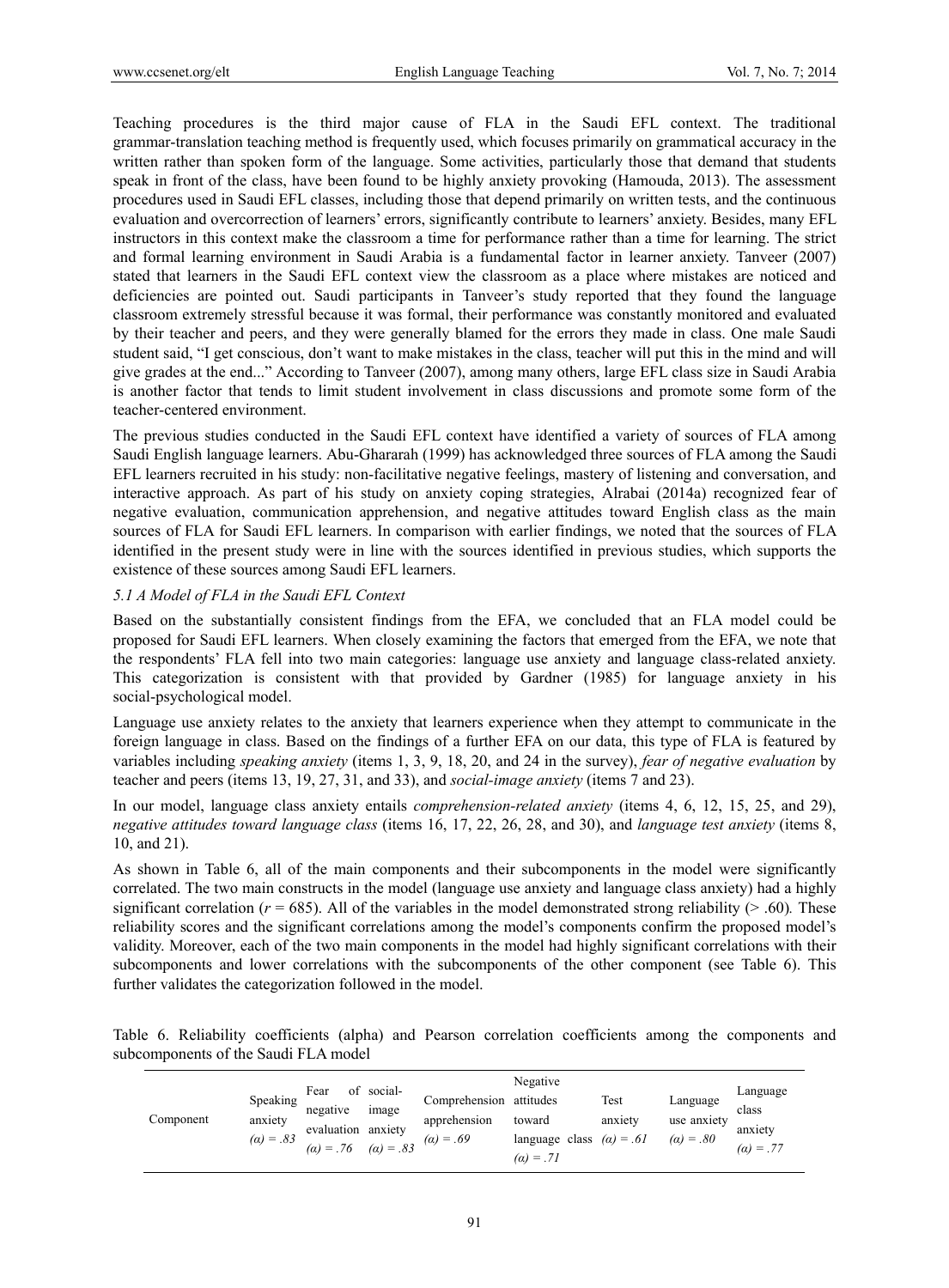| Speaking anxiety                                       | - 1  | .766         | .561         | .510         | .569         | .413         | .938 | .606 |
|--------------------------------------------------------|------|--------------|--------------|--------------|--------------|--------------|------|------|
| Fear of negative<br>evaluation                         | .766 | $\mathbf{1}$ | .553         | .575         | .558         | .421         | .913 | .632 |
| Social-image<br>anxiety                                | .561 | .553         | $\mathbf{1}$ | .529         | .485         | .398         | .719 | .572 |
| Comprehension<br>apprehension                          | .510 | .575         | .529         | $\mathbf{1}$ | .544         | .523         | .604 | .843 |
| Negative<br>attitudes<br>toward .569<br>language class |      | .558         | .485         | .544         | $\mathbf{1}$ | .577         | .618 | .867 |
| Test anxiety                                           | .413 | .421         | .398         | .523         | .577         | $\mathbf{1}$ | .465 | .790 |
| Language<br>use<br>anxiety                             | .938 | .913         | .719         | .604         | .618         | .465         | 1    | .685 |
| class<br>Language<br>anxiety                           | .606 | .632         | .572         | .843         | .867         | .790         | .685 | 1    |

*Note*.  $\alpha$  = Cronbach's alpha coefficient. All correlations among variables are significant at the .01 level ( $p < .01$ ).

The first component of the proposed FLA model (*language use anxiety*) displayed highly significant correlations with its subcomponents. The highest correlation was between this component and *speaking anxiety* (*r* = .938), which indicates that language use anxiety stems mainly from speaking anxiety. It is not surprising that speaking anxiety was a major barrier to using the foreign language in Saudi EFL classes. This finding validates the conclusion of MacIntyre and Gardner (1991) that speaking is the most anxiety provoking of all second/foreign language activities. It is also in line with those of Al-Sibai (2005), who reported that speaking was perceived as the most anxiety-provoking aspect of language learning among the Saudi female university students who took part in her study. Wu (2010) pointed out that one of the striking reasons for learner reticence in EFL contexts was the lack of experience in speaking English because most L2 learners communicate in their mother language outside of the classroom. Wu added that students in this environment lack confidence in their spoken English and become anxious when they need to use English as a vehicle for communication (p. 176). This is true for Saudi learners of English because in a country such as Saudi Arabia, where English is a foreign language, learners do not have the opportunity to practice this language in their daily life and their exposure to it is minimal. The only context in which Saudi learners are able to practice English is at school, which is not the best place to be exposed to the language. Schools are typically anxiety-provoking contexts (Iizuka, 2010) because in most school situations, learners are required to perform in front of their peers, are put on the spot unpredictably, work in fear of making mistakes, worry about failing exams, may have their mistakes over-corrected, and may have fears over their low proficiency in the foreign language. These practices ignite and intensify the feelings of anxiety in learners and make communicating in the language class their greatest concern.

*Fear of negative evaluation* had a highly significant correlation with *language use anxiety* (*r* = .913), confirming it as another significant obstacle that prevents learners from using English in the language class. Kitano (2001) investigated FLA sources and found that fear of negative evaluation was a significant source for this phenomenon. Fear of negative evaluation also had a strongly significant correlation with speaking anxiety (*r* = .766), which confirms that anxious learners avoid being involved in speaking activities in class because of a fear that they will be negatively evaluated by their teacher or fellow students. This is validated by the findings of the EFA analysis of the present study in that communication anxiety comprised fear of negative evaluation, and is also in line with the conclusions of MacIntyre and Gardner (1989) and Tsiplakides and Keramida (2009) who maintained that communication anxiety usually involves fear of negative evaluation.

*Social-image anxiety* had a lower, but still significant and high (*r* = .719), correlation with *language use anxiety*, confirming that it is also a contributing factor to keeping students from using the foreign language properly in class. This verifies that Saudi EFL learners usually focus on the social aspects of language learning which makes their self-images and identities dependent on their relationships with their peers and consequently can influence their FLA. This component also had similar significant correlations with *speaking anxiety* (*r* = .561) and *fear of negative evaluation*  $(r = .553)$ ; the two behaviors that are considered a threat to students' social image and are potential sources of anxiety. Neer (1982) argues that peer comparisons do contribute to speech anxiety because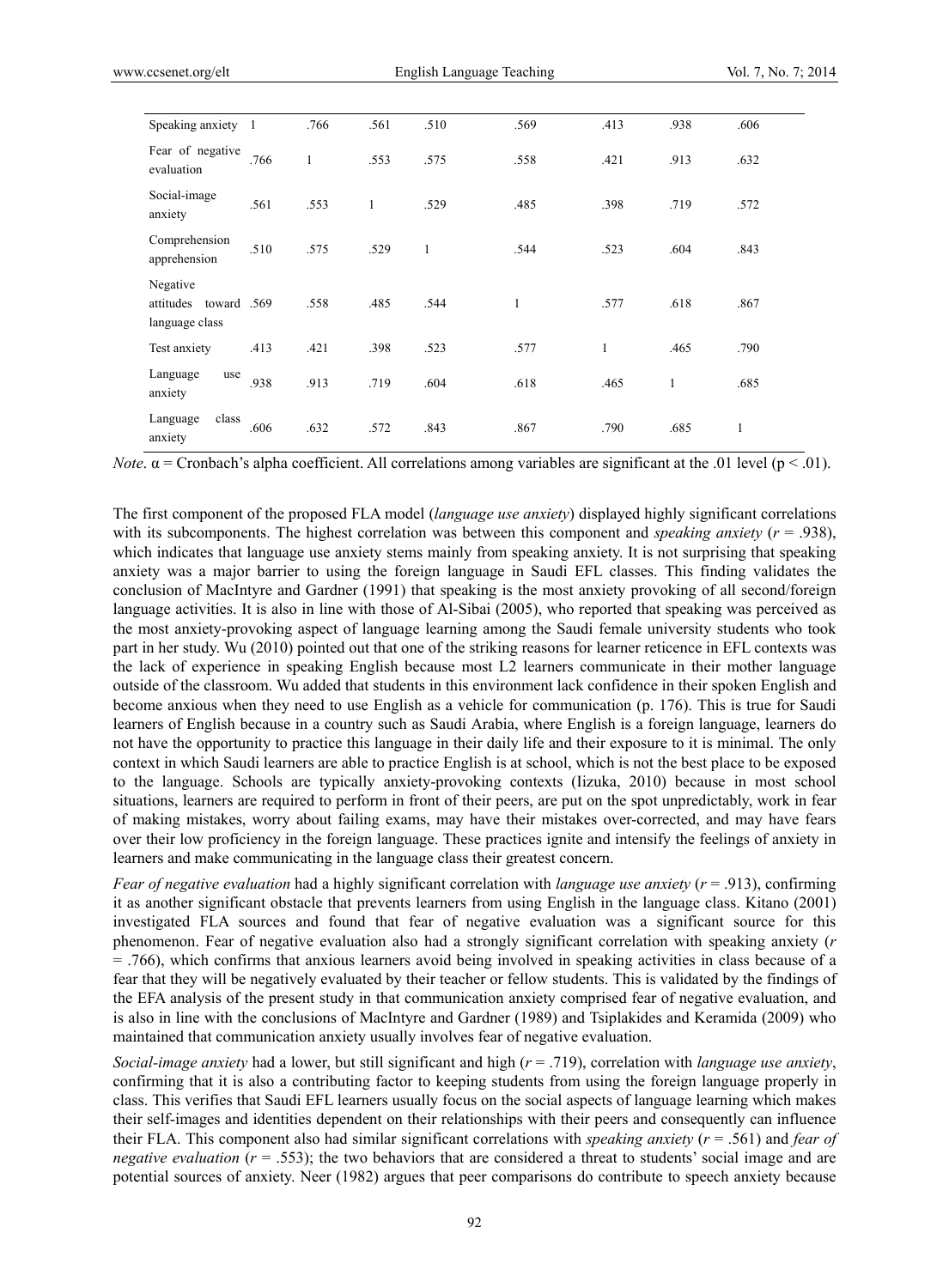anxious students do not like to be compared with excellent speakers. Moreover, Kitano (2001) argued that among all of the skills taught in the FL class, speaking is typically the first skill with which learners compare themselves with peers, teachers, and native speakers. Furthermore, Kitano (2001) and Tsiplakides and Keramida (2009) concluded that students were experiencing English language speaking anxiety as a result of their self-perceptions of low ability in relation to their peers. Additionally, Aydin (2008) found that anxious students who generally perceived their communication as less efficient than that of their peers had a tendency to compare themselves with the others in the classroom and to adopt competitive behaviors, which creates language anxiety.

The second component of the model (*language class anxiety*) had highly significant correlations with its subcomponents as well. This component was mainly featured by the *negative attitudes* learners generally held toward language class (*r* = .867). Similarly, *comprehension apprehension* was also a significant factor in intensifying learners' language class-related anxiety in that it had a highly significant correlation with this variable  $(r = .843)$ . *Test anxiety* was a third factor that evoked learners' class anxiety since it was significantly correlated with class anxiety  $(r = .790)$ .

Many previous studies (Alrabai, 2014a; Linh, 2011; Na, 2007; Zhang, 2010) have experimentally identified *negative attitudes toward English class* as a source of FLA. There are a variety of causes of negative attitudes toward foreign language classes. Khodadady and Khajavy (2013) found that learners who lacked motivation to learn the foreign language had negative attitudes toward English class as well as English communication fear, fear of negative evaluation, and discomfort in class. In the absence of direct contact with native speakers of English in Saudi Arabia, Saudi learners do not generally use English for communicative purposes but rather study it as a requirement for academic or career purposes. However, this diminishes the value of learning English in Saudi learners' views, and it generates their negative attitudes toward learning this language. In addition, most Saudi EFL learners do not possess the basic proficiency necessary for even simple conversations, which exaggerates their negative attitudes toward English language classes. In addition, the unpleasant past English learning experiences that the majority of learners in the Saudi context have had, the unrealistic expectations, false beliefs, and misconceptions that those learners approach their language classes with negatively impact their attitudes toward learning English.

Atasheneh and Izadi (2012) found that *comprehension anxiety* can negatively influence the process of communicating in the foreign language given that listening and speaking are two interrelated skills that make communication possible (p. 183). *Comprehension anxiety* in the proposed model concerns listening comprehension, for which students generally have one opportunity to comprehend the spoken language, as opposed to reading comprehension, for which students can always return to what they do not understand and analyze it. There are a variety of causes to which the comprehension anxiety experienced by Saudi EFL learners could be attributed. The first is that Saudi learners are generally not sufficiently exposed to the foreign language. Most of these learners do not experience even a single case of communication with a native English speaker throughout the process of English language learning because of the fact reported by (Kim, 2000) that the context of foreign language learning classes does not provide adequate listening comprehension moments due to the inadequacy of real-time communication opportunities. In the Saudi EFL setting, most class time is devoted to reading and grammar rather than listening and speaking. Another reason for comprehension anxiety among Saudi EFL learners is the lack of sufficient listening comprehension material in the curriculum that has been developed for English language teaching in Saudi schools and universities. The nature of the materials used for listening comprehension, the speed of the message delivered by instructors, the pronunciation (e.g., British or American), the topic of the listening material, the length of this material, and the level and familiarity of the vocabulary used in listening could be other comprehension anxiety-provoking factors.

*Language test anxiety* was the third subcomponent of classroom-related anxiety. Past research has confirmed that test anxiety among EFL learners is a significant factor that detrimentally affects different aspects of the EFL learning process (Aida, 1994; Ayidn, 2009; Petridou & Williams, 2007). Aydin, Yavuz, and Yesilyurt (2006) explained that test anxiety causes physical and psychological problems; negatively affects motivation, concentration, and achievement; prevents students from reflecting their actual performance in their test results and from studying efficiently; and reduces interest in language learning. Joanna, Hernandez, and Margaret (2003) established that test anxiety has negative effects on the oral proficiency of language learners. Young (1990), on the other hand, reported that language test anxiety is one reason for the negative attitudes toward the foreign language learning process. This has been validated by the results of EFA analysis in the present study since items concerning test anxiety in the survey loaded significantly under the 'negative attitudes toward English class' factor.

There exist certain factors that cause test anxiety in foreign language learning; including the Saudi EFL setting.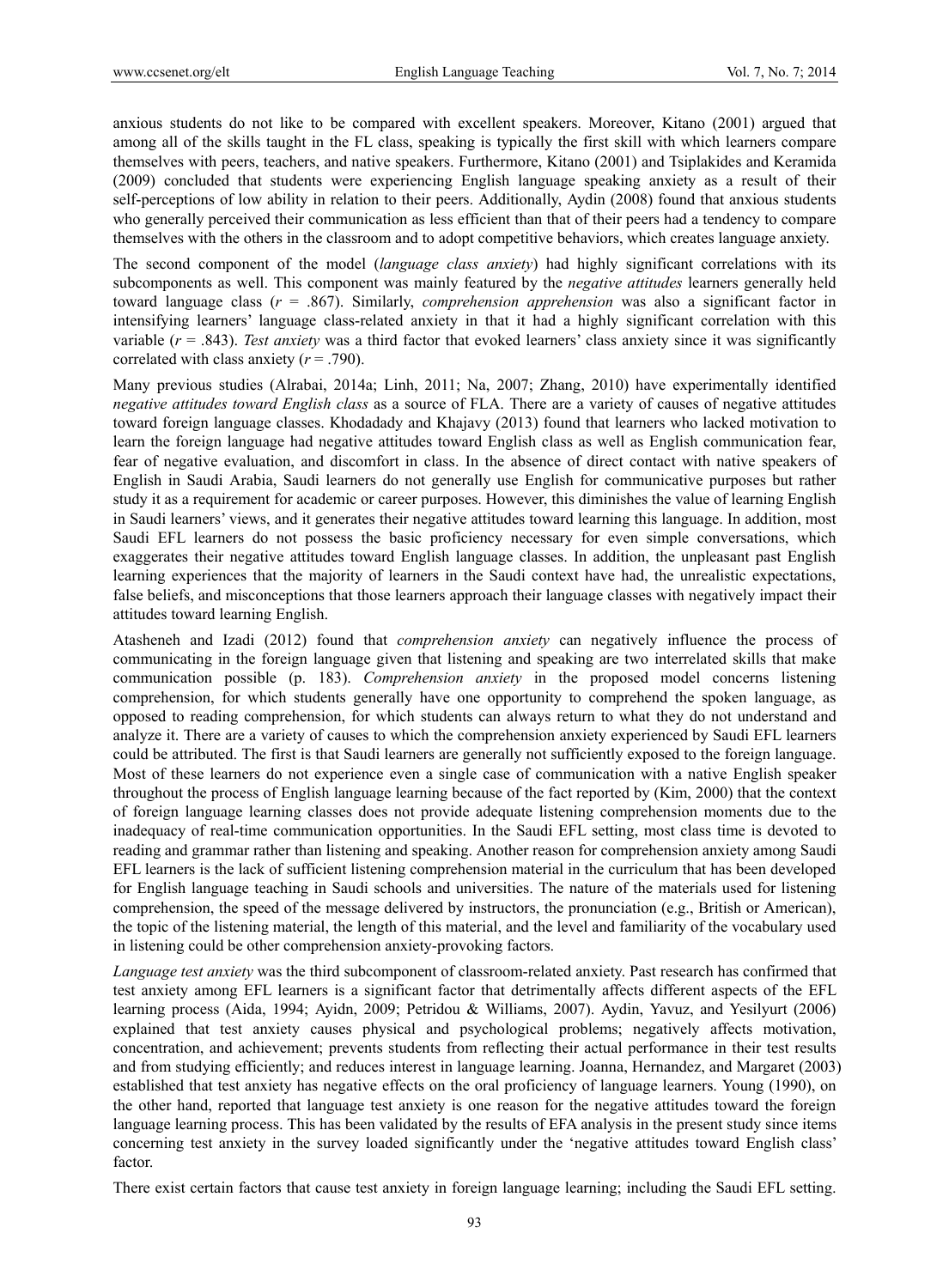Young (1999) identified some sources of language test anxiety, such as perceptions of test validity, time limits and associated pressures, test techniques, test formats, test length, testing environment, and clarity of test instructions. Besides, Aydin (2009) reported that other test anxiety-provoking factors included low learner proficiency, the negative attitudes of teachers toward test procedures, students' attitudes toward language learning, test invalidity, fear of negative evaluation, bad experiences on tests (e.g., low grades), the difficulty of course content, lack of familiarity with the question types, and parental expectations. Figure 1 below displays the components and subcomponents of the proposed model of FLA in the Saudi EFL context.



Figure 1. A proposed model of FLA in the Saudi EFL context

#### **6. Conclusions, Implications, Recommendations, and Limitations**

This large-scale investigation explored Saudi learner's FLA levels and sources in the course of learning English as a foreign language. The Saudi respondents who took part in this study were generally highly anxious EFL learners, with communication anxiety, comprehension apprehension, and negative attitudes toward English class being their main sources of anxiety. An FLA model in the Saudi EFL context was proposed based on the substantially very similar, and occasionally identical, findings of the three studies in relation to the sources of learners' FLA. The model comprised two main components that relate to language use, and class-related anxieties, as well as subcomponents that fell within these two categories, including speaking anxiety, fear of negative evaluation, social-image anxiety, negative attitudes toward English class, comprehension anxiety, and language test anxiety.

The study's contribution includes investigating the levels and sources of FLA among a large population of Saudi learners over a long period of time, which could allow us to draw valid conclusions and generalizations about the concept of anxiety in the Saudi EFL context. The FLA model proposed based on this study's conclusions is a major contribution that might be beneficial in increasing awareness among Saudi EFL learners, instructors, and policymakers of FLA and its sources and causes. This awareness could help in addressing these sources and could ultimately improve the outcomes of the EFL learning and teaching process in Saudi Arabia. More generally, the proposed model could help in FLA investigations in many other EFL contexts aside from the Saudi context.

The results of the current research indicate that the anxiety associated with learning English as a foreign language in the Saudi context is a complex and multidimensional phenomenon. For this reason, this study provides a range of implications and recommendations for the varied elements of the EFL teaching and learning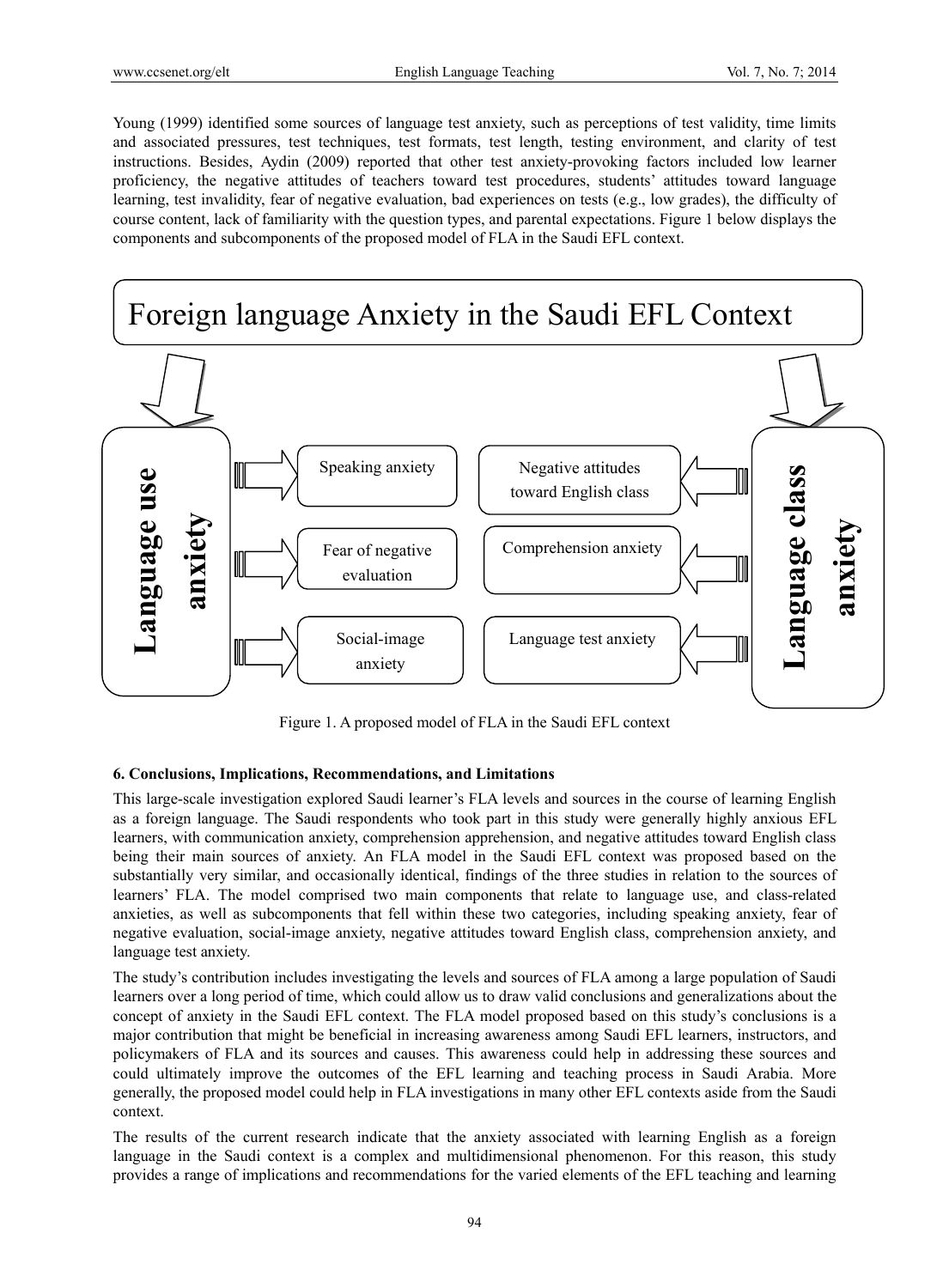process in Saudi Arabia: the teacher, the learner, and the EFL policymakers in this context.

Given the significant role of instructors in the amount of anxiety students experience in language classes, we believe that it is the instructor who has the supreme role in alleviating language anxiety among learners. Tanveer (2007) indicated that FLA considerations by a language teacher are highly important in assisting them in achieving the intended performance goals in the target language. Thus, most of the recommendations presented by the current study are for English language teachers. These teachers should first and foremost acknowledge FLA's existence as legitimate, and they should find effective strategies to help learners cope with its destructive feelings. There are many recent resources that EFL teachers in Saudi Arabia should consult because they present practical means of addressing learner anxiety (Alrabai, 2014b; Hashemi & Abbasi, 2013; Kondo & Ling, 2004; Nagahashi, 2007; Tallon, 2008; Tsiplakides & Keramida, 2009). In addition to reducing learners' anxiety, teachers should also build students' confidence and self-esteem in their foreign language abilities via encouragement, reassurance, positive reinforcement, and empathy. Teachers should create a warm atmosphere to motivate their students to learn English because motivation is negatively and significantly related to anxiety; thus, increased student motivation leads to decreased anxiety. Therefore, language teachers should motivate their students to decrease their anxiety in English class. In this regard, Dörnyei (1994) indicated that helping students to set goals that are not overly easy or difficult to accomplish and setting realistic expectations of students are two techniques that can be used to motivate students and reduce their anxiety about learning a foreign language.

With respect to speaking anxiety, teachers should remind their students that speaking anxiety is not only common among Saudi learners but is a universal phenomenon among foreign language learners. A primary step in helping learners with speaking anxiety is to become familiar with students' attitudes toward oral production and to shed light on the reasons that underlie their unwillingness to engage in speaking activities (Tsiplakides  $\&$ Keramida, 2009). Students should be provided with as much opportunity as possible to practice speaking in the classroom. Opportunities such as English clubs inside the school should be introduced to students to increase their opportunities to practice the language. Classroom activities can also be linked to club activities and daily life. For example, students can be asked in the class to report on their participation in the clubs, or they can share their daily life experiences with their classmates.

In relation to the learning environment and learning procedures, teachers can decrease language learners' anxiety by creating friendly, relaxing, informal, and learning-supportive environments for language learning through their friendly, helpful, and cooperative behavior, making students feel comfortable in the language class. Language teachers should avoid beginning their lessons with activities that enhance learners' early frustrations. Instead, they should start with simple, step-by-step activities that enable learners to feel relaxed and gradually involved in class activities. Teachers must adopt communicative teaching approaches that provide language learners who have limited exposure to English with more opportunities to practice their speaking skills, and they must increase students' engagement in class activities. Certain learning activities, such as creating problem-solving situations and working through language problems through pair work, group work, games, and simulations, could be useful in this respect. Because Saudi learners' low competence in English could be attributed partially to lack of vocabulary and inability to master English sentence structures, it is recommended that activities to build the students' vocabulary be conducted. An atmosphere of warmth, communality, solidarity, and friendship should be created among the students themselves to reduce the negative impact of peers' perceptions and evaluations of each other.

Teachers should be cautious and demonstrate a positive response to students' errors. In this respect, teachers should inform students that mistakes are not a sign of failure but rather a normal aspect of the language learning process and that it is through making errors that one acquires language proficiency. As a positive response to students' concerns over the harsh manner of teachers' error correction, teachers' error correction techniques should be based on instructional philosophy and on reducing defensive reactions in students, as recommended by Horwitz et al. (1986).

To eliminate comprehension anxiety, instructors may teach specific listening strategies to help students listen more effectively and cope with their comprehension fears. Students should be trained to listen for the main points and to not expect themselves to understand every word while listening. In addition, when teachers feel that students are lagging behind and not following the material, teachers can turn to the learners' native language to clarify the point and then shift back to the target language (Atasheneh & Izadi, 2012). Moreover, teachers should pay special attention to selecting listening passages that are at an appropriate level of difficulty for the students.

With respect to language test anxiety, test makers should provide learners with a relaxed testing atmosphere, test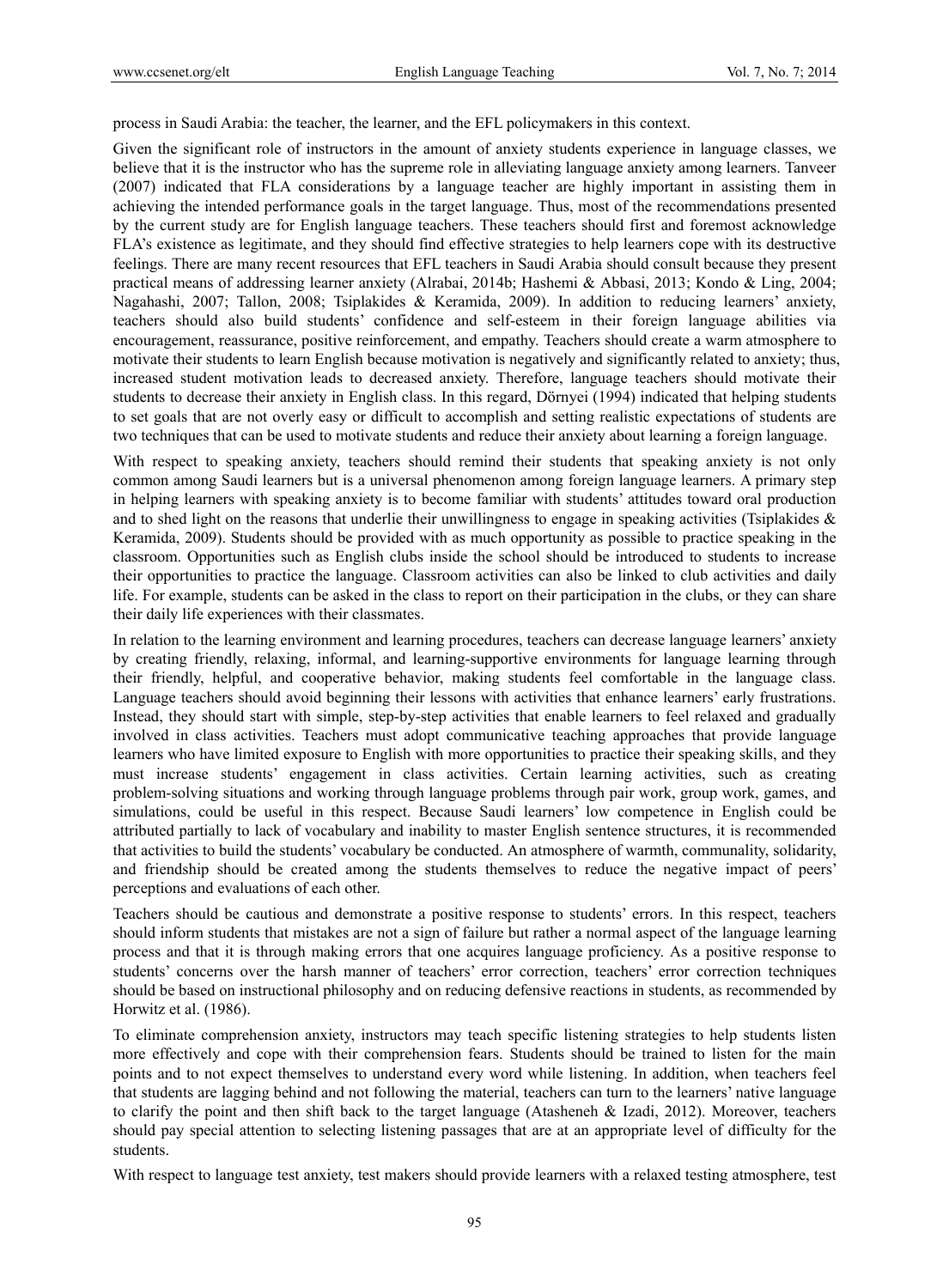content should range from easy to difficult, and test instructions and grading criteria should be clear to students. Students should be exposed to practice tests before they sit for the real test and should be given sufficient time to complete their exams.

This study recommends that learners themselves talk openly with their teachers, other students, and family members about their feelings of anxiety because such communication can alleviate these feelings (Campbell & Ortiz, 1991).

EFL policymakers in the Saudi context should involve English teachers in pre-service and in-service training programs on general psychology, including language anxiety. Such programs might be beneficial in enhancing teachers' level of FLA awareness and thus enable them to address the learners' feelings of stress and anxiety in their classes. To address the problem of overcrowded classes, students should be assigned to small groups. In this regard, academic institutions in Saudi Arabia must eliminate the monotonous bureaucracy and equip learners with adequate learning space (i.e., more classrooms) and well-qualified teachers.

Despite this study's valuable contributions, further FLA research is needed. There is a need to subject the FLA model proposed in this study to further testing and validation in both the Saudi and other EFL/ESL contexts. The FLA model proposed here was constructed based on learners' responses to only a self-report survey (the FLCAS). A multi-method investigation that examines learners' perceptions of their anxiety using classroom observations, interviews, diary writing, and self-reporting instruments would help in constructing a model based on solid and more valid conclusions.

Future research could investigate the relationship between the variables in the FLA model proposed by the current study and learners' achievements in the foreign language. This could be determined by a longitudinal study that investigates the different aspects of learner anxiety and achievement over different periods of time and establishes any correlations between these two variables to determine the anxiety variables that most affect learners' achievement.

Finally, this research was more concerned with investigating the general sources of anxiety among learners and did not explore the relationship between these sources and language learning skills. A further suggestion for future research here is to investigate the sources of FLA for specific language skills, such as reading, writing, and listening. Research in this area will shed light on the sources that lead to anxiety regarding these skills and how these sources can be addressed.

## **References**

- Abu-Ghararah, A. H. (1999). Learning anxiety and English language achievement of male and female students of university and secondary stages in Al-Madinah Al-Munawwarah: A comparative research study. *King Abdulaziz University Journal*, *12*, 3-29. http://dx.doi.org/10.4197/Edu.12-1.2
- Aida, Y. (1994). Examination of Horowitz, Horowitz, and Cope's construct of foreign language anxiety: The case of students of Japanese. *The Modern Language Journal*, *78*, 155-168. http://dx.doi.org/10.1111/j.1540-4781.1994 .tb02026.x
- Aljafen, B. S. (2013). *Writing anxiety among EFL Saudi students in science colleges and department at a Saudi University* (Unpublished master's thesis). Indiana University of Pennsylvania, Indiana, PA.
- Al-Khairy, M. H. (2013). English as a foreign language learning demotivational factors as perceived by Saudi undergraduates. *European Scientific Journal*, *9*, 365-382.
- Alqahtani, M. (2011). *An investigation of the language needs of Saudi students studying in British postgraduates programmes and the cultural differences impacting on them* (Unpublished PhD thesis). University of Southampton, Southampton, UK.
- Alrabai, F. (2014a). The influence of teachers' anxiety-reducing strategies on learners' foreign language anxiety. *Innovation in Language Learning and Teaching*, *8*(1). http://dx.doi.org/10.1080/17501229.2014.890203
- Alrabai, F. (2014b). *Reducing language anxiety & promoting learner motivation: A practical guide for teachers of English as a foreign language*. Raleigh, N.C.: Lulu publishing company.
- Alrasheed, S. (2012). *Exploring the nature of the Saudi English teachers' beliefs and attitudes towards EFL and its effects on their teaching practice*. Paper presented at the Saudi Scientific International Conference, London, England.
- Al-Saraj, T. M. (2013). Foreign language anxiety in female Arabs learning English: Case studies. *Innovation in Language Learning and Teaching*. http://dx.doi.org/10.1080/17501229.2013.837911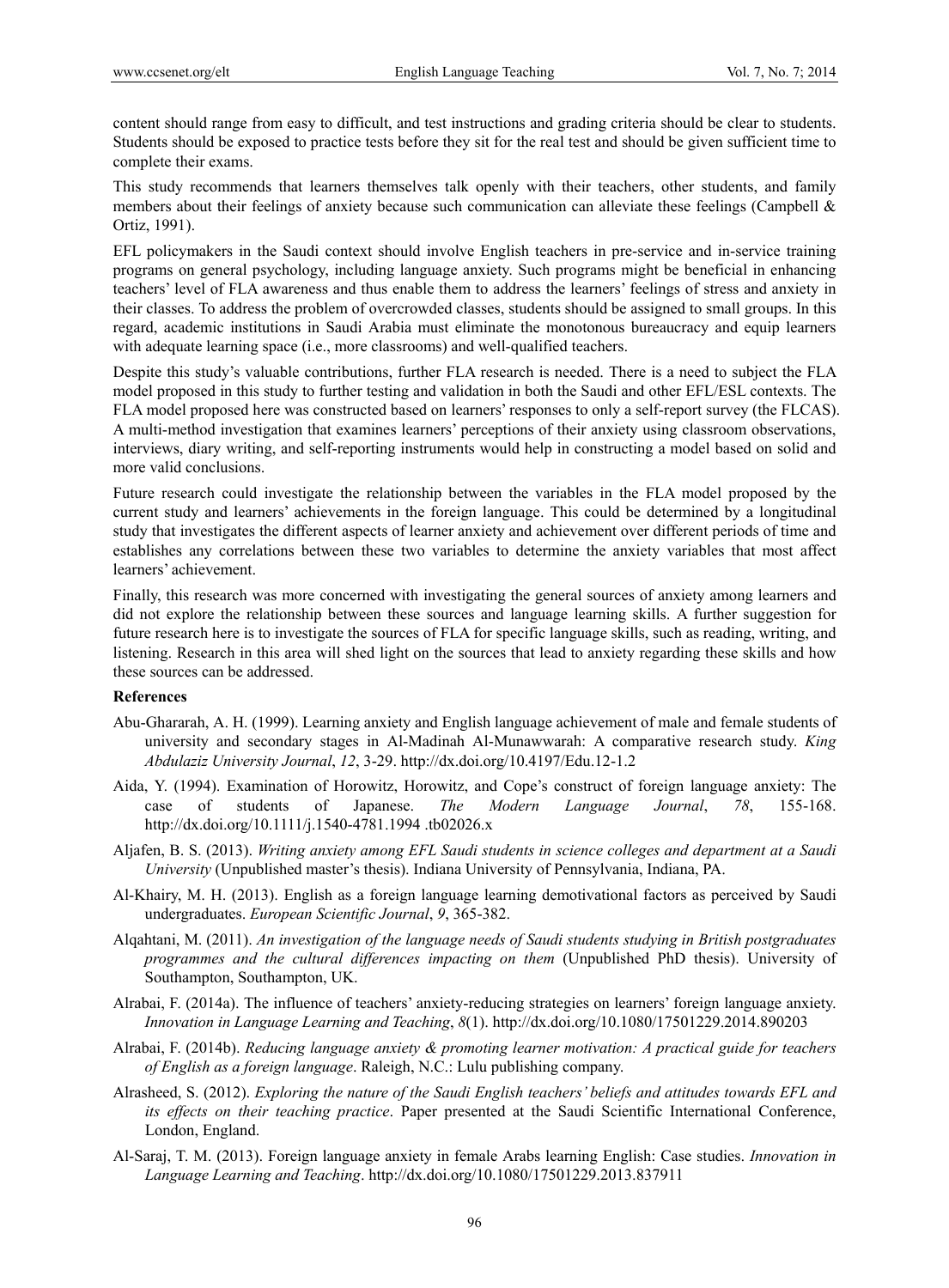- Al-Shboul, M. M., Ahmad, I. S., Nordin, M. S., & Rahman, Z. A. (2013). Foreign language anxiety and achievement: Systematic review. *International Journal of English Linguistics*, *3*, 32-45. http://dx.doi.org /10.5539/ijel.v3n2p32
- Al-Sibai, D. M. (2005). *L2 anxiety of Saudi female university students enrolled in speaking courses*. Retrieved from http://faculty.ksu.edu.sa/dinaalsibai/Research%20Papers/13.%20Speech%20Anxiety.pdf
- Alzayid, A. (2012). *The role of motivation in the L2 acquisition of English by Saudi students: A dynamic perspective* (Unpublished master's thesis). Southern Illinois University Carbondale, IL.
- Atasheneh, N., & Izadi, A. (2012). The role of teachers in reducing-increasing listening comprehension test anxiety: A case of Iranian EFL learners. *English Language Teaching*, *5*, 178-187. http://dx.doi.org/10.5539/elt .v5n3p178
- Aydin, S. (2008). An investigation on the language anxiety and fear of negative evaluation among Turkish EFL learners. *Asian EFL Journal*, *31*, 421-444.
- Aydin, S. (2009). Test anxiety among foreign language learners: A review of literature. *Journal of Language and Linguistic Studies*, *5*, 127-137.
- Aydin, S., Yavuz, F., & Yesilyurt, S. (2006). Test anxiety in foreign language learning. *Balikesir University, Journal of Social Sciences Institute*, *9*, 145-160.
- Bailey, K. M. (1983). Competitiveness and anxiety in adult second language learning: Looking at and through the diary studies. In H. W. Seliger, & M. H. Long (Eds.), *Classroom oriented research in second language acquisition* (pp. 67-102). Rowley, MA: Newbury House.
- Batumlu, D. Z., & Erden, M. (2007). The relationship between foreign language anxiety and English achievement of Yıldız Technical University School of Foreign Languages preparatory students. *Journal of Theory and Practice in Education*, *3*, 24-38*.*
- Burden, P. (2004). The teacher as facilitator: Reducing anxiety in the EFL university classroom. *JALT Hokkaido Journal*, *8*, 3-18.
- Campbell, C. M., & Ortiz, J. A. (1991). Helping students overcome foreign language anxiety: A foreign language anxiety workshop. In E. K. Horowitz, & D. J. Young (Eds.), *Language anxiety: From theory and research to classroom implications* (pp. 153-168). Englewood Cliffs, NJ: Prentice-Hall.
- Cheng, Y. S., Horwitz, E. K., & Schallert, D. L. (1999). Language anxiety: Differentiating writing and speaking components. *Language Learning*, *49*, 417-446. http://dx.doi.org/10.1111/0023-8333.00095
- Daif-Allah, A. S. (2012). Beliefs about foreign language learning and their relationship to gender. *English Language Teaching*, *5*, 20-33. http://dx.doi.org/10.5539/elt.v5n10p20
- Dörnyei, Z. (1994). Motivation and motivating in the foreign language classroom. *The Modern Language Journal*, *78*, 273-284. http://dx.doi.org/10.2307/330107
- Dörnyei, Z. (2005). *The psychology of the language learner: Individual differences in second language acquisition*. Mahwah, NJ: Lawrence Erlbaum.
- Elkhafaifi, H. (2005). Listening comprehension and anxiety in the Arabic language classroom. *The Modern Language Journal*, *89*, 206-220. http://dx.doi.org/10.1111/j.1540-4781.2005.00275.x
- Ellis, R. (1994). *The study of second language acquisition*. Oxford, UK: Oxford University Press.
- Gardner, R. (1985). *Social psychology and second language learning: The role of attitudes and motivation*. London, UK: Edward Arnold.
- Gardner, R., Tremblay, P. F., & Masgoret, A.-M. (1997). Towards a full model of second language learning: An empirical investigation. *Modern Language Journal*, *81*, 344-362. http://dx.doi.org/10.2307/329310
- Guilloteaux, M. J., & Dörnyei, Z. (2008). Motivating language learners: A classroom-oriented investigation of the effects of motivational strategies on student motivation. *TESOL Quarterly*, *42*, 55-77.
- Hamouda, A. (2013). An exploration of causes of Saudi students' reluctance to participate in the English language classroom. *International Journal of English Language Education*, *1*, 17-34. http://dx.doi.org/10.5296/ijele.v1i1 .2652
- Hashemi, M., & Abbasi, M. (2013). The role of the teacher in alleviating anxiety in language classes. *International Research Journal of Applied and Basic Sciences*, *4*, 640-646.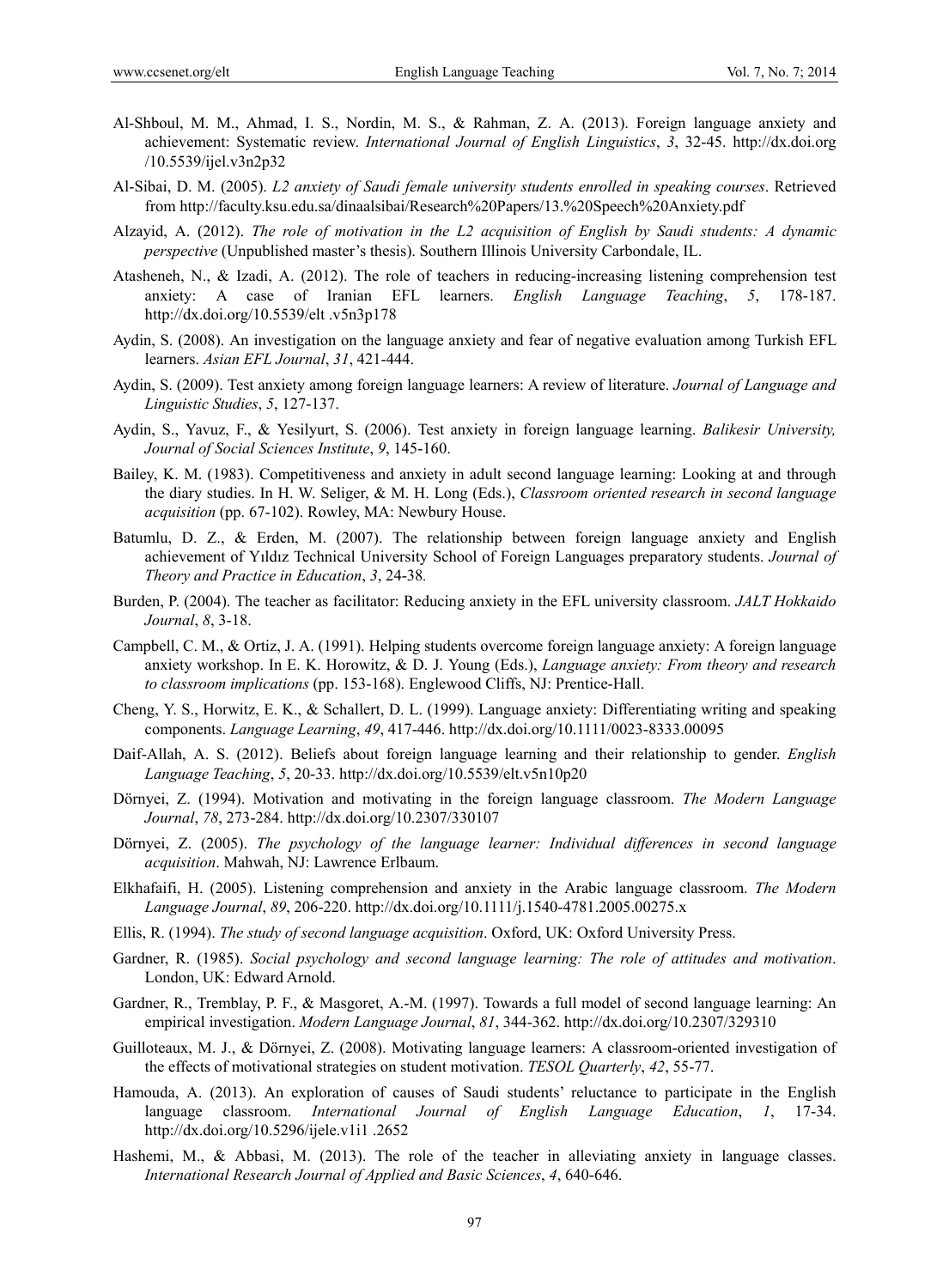- Hilleson, M. (1996). "I want to talk with them, but I don't want them to hear": An introspective study of second language anxiety in an English-medium school. In K. M. Bailey, & D. Nunan (Eds.), *Voices from the language classroom: Qualitative research in second language education* (pp. 248-275). New York, NY: Cambridge University Press.
- Horwitz, E. (1986). Preliminary evidence for the reliability and validity of a foreign language anxiety scale. *TESOL Quarterly*, *20*, 559-562. http://dx.doi.org/10.2307/3586302
- Horwitz, E. K. (2001). Language anxiety and achievement. *Annual Review of Applied Linguistics*, *21*, 112-127. http://dx.doi.org/10.1017/S0267190501000071
- Horwitz, E. K., Horwitz, M. B., & Cope, J. (1986). Foreign language classroom anxiety. *Modern Language Journal*, *70*, 125-132. http://dx.doi.org/10.2307/327317
- Horwitz, E. K., & Young, D. J. (1991). *Language anxiety: From theory and research to classroom implications*. Upper Saddle River, NJ: Prentice-Hall.
- Huang, H. (2008). *University EFL students' and their teachers' preferences for in-class activities and their relationships to the students' foreign language anxiety* (Unpublished master's thesis). Providence University, Taichung City, Taiwan.
- Iizuka, K. (2010). Learner coping strategies for foreign language anxiety. In A. M. Stoke (Ed.), *JALT2009 Conference Proceedings*. Tokyo, Japan: JALT.
- Joanna, H., Hernandez, S., & Margaret, R. (2003). *Decreasing anxiety and frustration in the Spanish language classroom*. Retrieved from ERIC database (ED474368).
- Khan, I. (2011). Learning difficulties in English: Diagnosis and pedagogy in Saudi Arabia. *Educational Research*, *2*, 1248-1257.
- Khodadady, E., & Khajavy, G. (2013). Exploring the role of anxiety and motivation in foreign language achievement: A structural equation modeling approach. *Porta Linguarum*, *20*, 269-286.
- Kim, J. H. (2000). Foreign language listening anxiety: A study of Korean students learning English (Unpublished doctoral dissertation). The University of Texas at Austin, Austin, TX.
- Kitano, K. (2001). Anxiety in the college Japanese language. *The Modern Language Journal*, *85*, 549-566. http://dx.doi.org/10.1111/0026-7902.00125
- Kondo, D. S., & Ling, Y. Y. (2004). Strategies for coping with language anxiety: The case of students of English in Japan. *ELT Journal*, *58*, 258-265. http://dx.doi.org/10.1093/elt/58.3.258
- Krinis, A. (2007). *Foreign language anxiety: A presentation to Greek language teachers*. Retrieved from http://www.docstoc.com/docs/document-preview.aspx?doc\_id=75937991
- Lei, X. (2004), Survey on undergraduates' English learning anxiety in class and implications on English teaching. *Foreign Languages and Literatures*, *79*, 46-51.
- Linh, N. T. (2011). *Foreign language learning anxiety among 1st-year students at FELTE, ULIS* (Unpublished bachelor of [TEFL] thesis). Vietnam National University, Hanoi, Vietnam.
- Liu, H. (2012). Understanding EFL undergraduate anxiety in relation to motivation, autonomy, and language proficiency. *Electronic Journal of Foreign Language Teaching*, *9*, 123-139.
- MacIntyre, P. D. (1995). How does anxiety affect second language learning? A reply to Sparks and Ganschow. *The Modern Language Journal*, *79*, 90-99. http://dx.doi.org/10.2307/329395
- MacIntyre, P. D. (1998). Language anxiety: A review of the research for language teachers. In D. J. Young (Ed.), *Affect in foreign language and second language learning* (pp. 24-45). Boston, MA: McGraw-Hill.
- MacIntyre, P. D., & Gardner, R. C. (1989). Anxiety and second-language learning: Toward a theoretical clarification. *Language Learning*, *39*, 251-275. http://dx.doi.org/10.1111/j.1467-1770.1989.tb00423.x
- MacIntyre, P. D., & Gardner, R. C. (1991). Methods and results in the study of anxiety and language learning: A review of the literature. *Language Learning*, *41*, 85-117. http://dx.doi.org/10.1111/j.1467-1770.1991.tb00677.x
- MacIntyre, P. D., & Gardner, R. C. (1994). The subtle effects of language anxiety on cognitive processing in the second language. *Language Learning*, *44*, 283-305. http://dx.doi.org/10.1111/j.1467-1770.1994.tb01103.x
- Na, Z. (2007). A study of high school students' English learning anxiety. *Asian EFL Journal*, *9*, 22-34.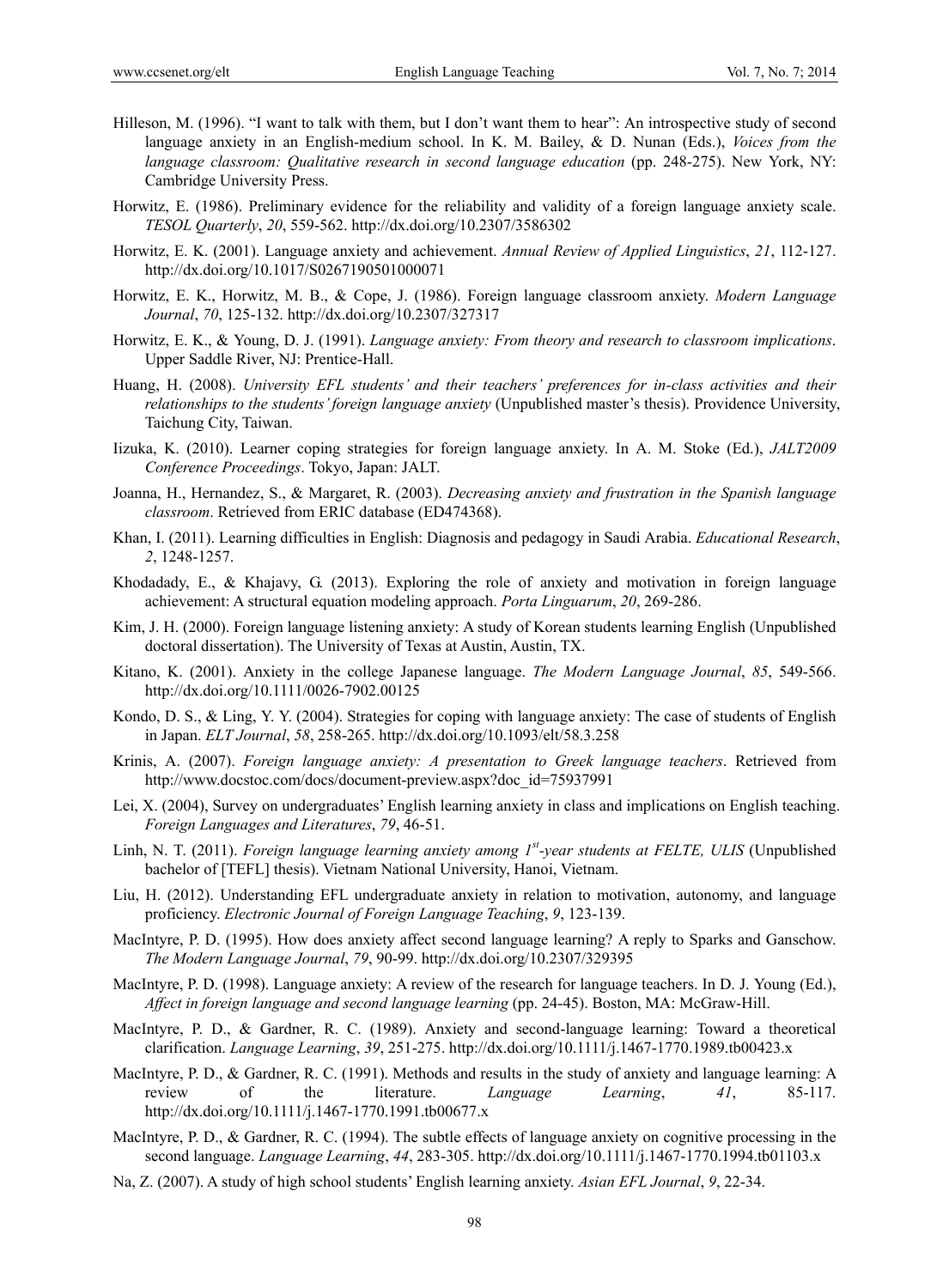- Nagahashi, T. L. (2007). *Techniques for reducing foreign language anxiety: Results of a successful intervention study*. Retrieved from http://air.lib.akita-u.ac.jp/dspace/bitstream/10295/547/3/kk9-6.pdf
- Neer, M. (1982, November). *Instructional methods for managing speech anxiety in the classroom*. Paper presented at The Annual Meeting of the Speech Communication Association, Louisville, KY.
- Oxford, R. (1999). Anxiety and the language learner: New insights. In J. Arnold, & H. D. Brown (Eds.), *Affect in language learning* (pp. 58-67). Cambridge, UK: Cambridge University Press.
- Palacios, L. M. (1998). *Foreign language anxiety and classroom environment: A study of Spanish university students* (Unpublished doctoral dissertation). The University of Texas, Austin, TX.
- Petridou, A., & Williams, J. (2007). Accounting for aberrant test response patterns using multilevel models. *Journal of Educational Measurement*, *44*, 227-247. http://dx.doi.org/10.1111/j.1745-3984.2007.00036.x
- Phillips, E. (1992). The effects of language anxiety on students' oral performance and attitudes. *The Modern Language Journal*, *76*, 14-25. http://dx.doi.org/10.2307/329894
- Price, M. (1991). The subjective experience of foreign language anxiety: Interviews with highly anxious students. In E. Horwitz, & D. Young (Eds.), *Language anxiety: From theory and research to classroom implications*  (pp. 101-108). Upper Saddle River, NJ: Prentice Hall.
- Reid, J. (Ed.). (1995). *Learning styles in the ESL/EFL classroom*. Boston, MA: Heinle & Heinle.
- Saito, Y., Horwitz, E. K., & Garza, T. J. (1999). Foreign language reading anxiety. *The Modern Language Journal*, *83*, 202-218. http://dx.doi.org/10.1111/0026-7902.00016
- Samimy, K. (1994). Teaching Japanese: Consideration of learners' affective variables. *Theory into Practice*, *33*, 29-33. http://dx.doi.org/10.1080/00405849409543612
- Scovel, T. (1978). The effect of affect on foreign language learning: A review of the anxiety research. *Language Learning*, *28*, 129-142. http://dx.doi.org/10.1111/j.1467-1770.1978.tb00309.x
- Shabani, M. B. (2012). Levels and sources of language anxiety and fear of negative evaluation among Iranian EFL learners. *Theory and Practice in Language Studies*, *2*, 2378-2383. http://dx.doi.org/10.4304/tpls.2.11.2378-2383
- Tabachnick, B. G., & Fidell, L. S. (2007). *Using multivariate statistics*. Boston, MA: Pearson/Allyn and Bacon.
- Tallon, M. (2008). *A culture of caring: Reducing anxiety and increasing engagement in first year foreign language courses*. Paper presented at the Collaborating for Student Success: Building Engagement in Learning, University of the Incarnate Word, San Antonio, TX.
- Tanveer, M. (2007). *Investigation of the factors that cause language anxiety for ESL/EFL learners in learning speaking skills and the influence it casts on communication in the target language* (Unpublished master's thesis). University of Glasgow, Glasgow, UK.
- Tsiplakides, I., & Keramida, A. (2009). Helping students overcome foreign language speaking anxiety in the English classroom: Theoretical issues and practical recommendations. *International Education Studies*, *2*, 39-44.
- Tsui, A. B. M. (1996). Reticence and anxiety in second language learning. In K. M. Bailey, & D. Nunan (Eds.), *Voices from the language classroom: Qualitative research in second language education* (pp. 145-167). Cambridge, UK: Cambridge University Press.
- Von Wörde, R. (2003). Students' perspectives on foreign language anxiety. *Inquiry*, *8*. Retrieved from http://files.eric .ed.gov/fulltext/EJ876838.pdf
- Williams, M., & Burden, R. (1997). *Psychology for language teachers: A social constructivist approach*. Cambridge, UK: Cambridge University Press.
- Wu, K. H. (2010). The relationship between language learners' anxiety and learning strategy in the CLT classrooms. *International Education Studies*, *3*, 174-191.
- Young, D. J. (1990). An investigation of students' perspectives on anxiety and speaking. *Foreign Language Annals*, *23*, 539-553. http://dx.doi.org/10.1111/j.1944-9720.1990.tb00424.x
- Young, D. J. (1991). Creating a low-anxiety classroom environment: What does language anxiety research suggest? *The Modern Language Journal*, *75*, 426-440. http://dx.doi.org/10.2307/329492
- Young, D. J. (1992). Language anxiety from the foreign language specialist's perspective: Interviews with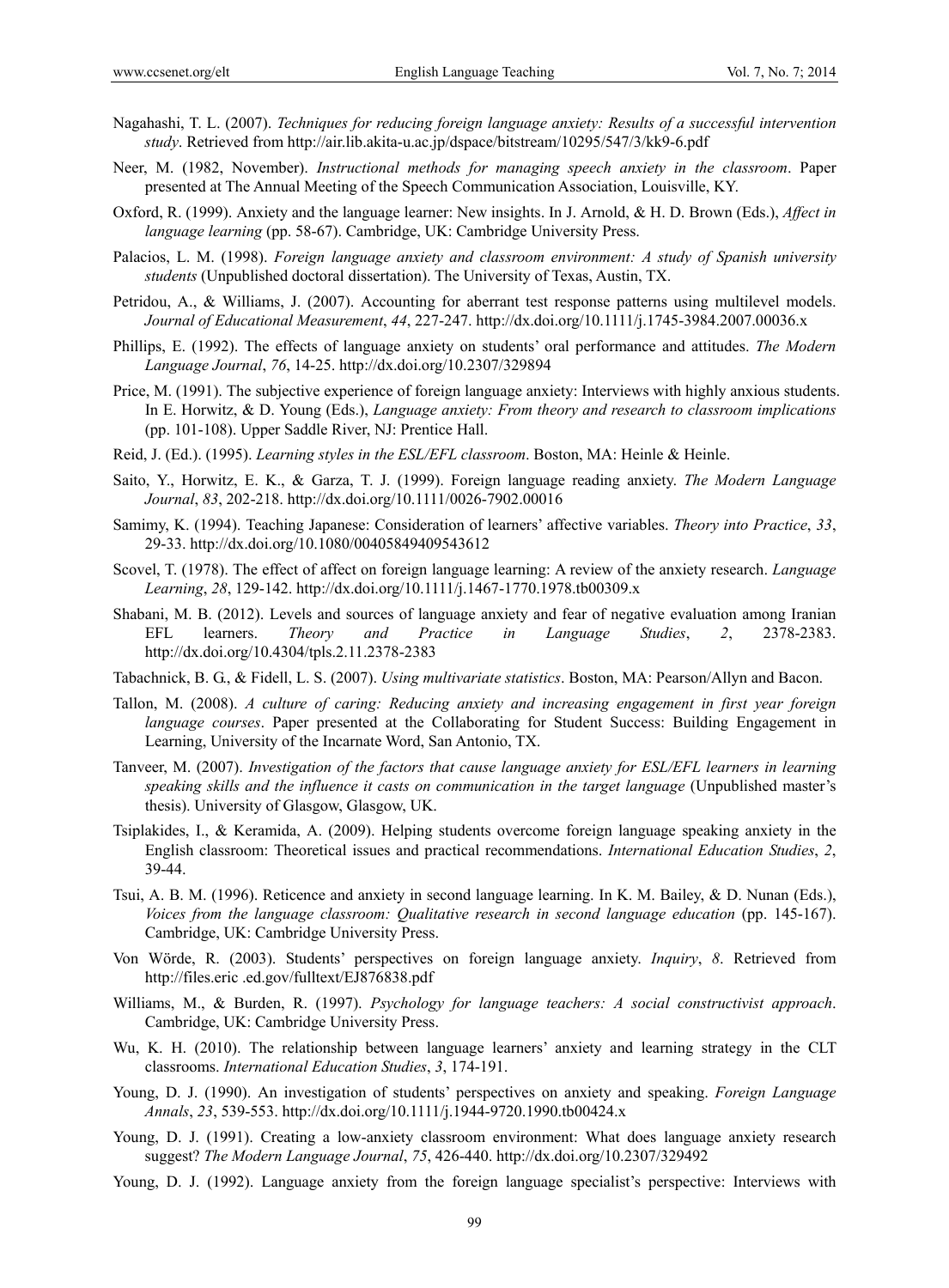Krashen, Omaggio Hadley, Terrell, and Rardin. *Foreign Language Annals*, *25*, 157-172. http://dx.doi.org/10.1111/j. 1944-9720.1992.tb00524.x

- Young, D. J. (Ed.). (1999). *Affect in foreign language and second language learning: A practical guide to creating a low-anxiety classroom atmosphere*. Boston, MA: The McGraw-Hill College.
- Zhang, H. (2010). *An investigation of foreign language anxiety on EFL vocational high school students in China* (Seminar paper). University of Wisconsin-Platteville, Platteville, WI.

Zhao, N. (2007). A study of high school students English learning anxiety. *The Asian EFL Journal*, *9*(3).

#### **Appendix**

FLCAS (Arabic Version)

استبيان

(قياس درجة ومصادر القلق اللغوي لدى الطلاب السعوديين أثناء تعلم اللغة الانجليزية آلغة أجنبية)

قم بقراءة العبارات الموجودة في هذا الجزء من الاستبيان ثم حدد مدى صحة آل منها بالنسبة لك مستخدماً المقياس التالي:

| تنطبق علي تمامأ | تنطبق<br>علي | متاكد<br>عير   | '` تنطبق عل <i>ي</i> | لا تنطبق علي<br>اندا |
|-----------------|--------------|----------------|----------------------|----------------------|
| 5 <sup>C</sup>  | 40           | 3 <sup>C</sup> | ◡                    | ◡                    |

.1 أشعر بعدم الثقة في نفسي عندما أتحدث باللغة الانجليزية أمام زملائي في قاعة الدرس . .2 لا أقلق عندما أرتكب أخطاءً أثناء محاضرة اللغة الانجليزية . 3. أر تبك عندما يحين دوري للمشاركة في نشاطات اللغة الانجليزية أثناء المحاضرة . .4 أشعر بالخوف عندما أجد نفسي غير قادر على فهم ما يقوله محاضر اللغة الانجليزية في قاعة الدرس . .5 لا أشعر بالقلق حتى لو درست مواد إضافية لتعلم اللغة الانجليزية . .6 آثيراً ما أجد نفسي غير قادر على الترآيز في الدرس أثناء محاضرة اللغة الانجليزية . .7 أشعر دائماً أن زملائي أفضل مني في مادة اللغة الانجليزية . .8 تكون أعصابي هادئة تماماً أثناء امتحانات مادة اللغة الانجليزية . .9 أشعر بالخوف عندما يطلب مني المحاضر أن أتحدث باللغة الانجليزية بدون استعداد مسبق . .10 أشعر بالقلق لاحتمال رسوبي في مادة اللغة الانجليزية هذا الفصل الدراسي . .11 لا أفهم ماهية الأسباب التي تجعل بعض زملائي قلقون أثناء محاضرات اللغة الانجليزية . 12. أشعر بالقلق عندما أجد نفسي أثناء محاضرة اللغة الانجليزية غير قادر على تذكر أشياء كنت أعرفها من قبل. .13 أتردد في أن أتطوع بالإجابة على أسئلة اللغة الانجليزية أثناء المحاضرة . .14 أشعر بالارتياح عندما أتحدث باللغة الانجليزية مع المتحدثين الأصليين بها (مثل الأمريكيين والبريطانيين). .15 أشعر بالقلق عندما أعجز عن فهم ما يقصده المحاضر عندما يصحح لي أخطائي في محاضرة اللغة الانجليزية. .16 على الرغم من أني أقوم بتحضير الدروس مسبقاً والاستعداد جيداً إلا أنني أشعر بالقلق من حضور محاضرات اللغة الانجليزية. .17 آثيراً ما أجد نفسي غير راغب في حضور محاضرات اللغة الانجليزية . 18. أشعر بثقة كبيرة في نفسي عندما أتحدث باللغة الانجليزية في قاعة الدرس. 19. أخشى أن يقوم محاضر اللغة الانجليزية بتصحيح كافة الأخطاء التي أرتكبها أثناء محاضرة اللغة الانجليزية. .20 أشعر بقدر آبير من التوتر عندما يطلب مني محاضر اللغة الانجليزية الإجابة عن سؤال أو الاشتراك في نقاش أثناء محاضرة اللغة الانجليزية. 21. كلما ذاكرت أكثر استعداداً لامتحان اللغة الانجليزية كلما شعرت بالارتباك بصورة أكبر . .22 لا أشعر بالقلق من حضور محاضرة اللغة الانجليزية عندما أحضر جيداً للدرس . .23 أشعر دائماً أن زملائي يتحدثون اللغة الانجليزية بصورة أفضل مني . .24 أشعر بخجل شديد عندما أتحدث باللغة الانجليزية أمام زملائي من الطلاب . 25. أشعر أن الوقت المخصص لمحاضرة اللغة الانجليزية يمر سريعاً مما يجعلني أشعر بالقلق خشية أن أكون متأخر أ عن زملائي في الاستيعاب. .26 أشعر بالتوتر في محاضرة اللغة الانجليزية أآثر من غيرها من المحاضرات . .27 أشعر بالارتباك عندما أتحدث باللغة الانجليزية في قاعة الدرس أمام زملائي .